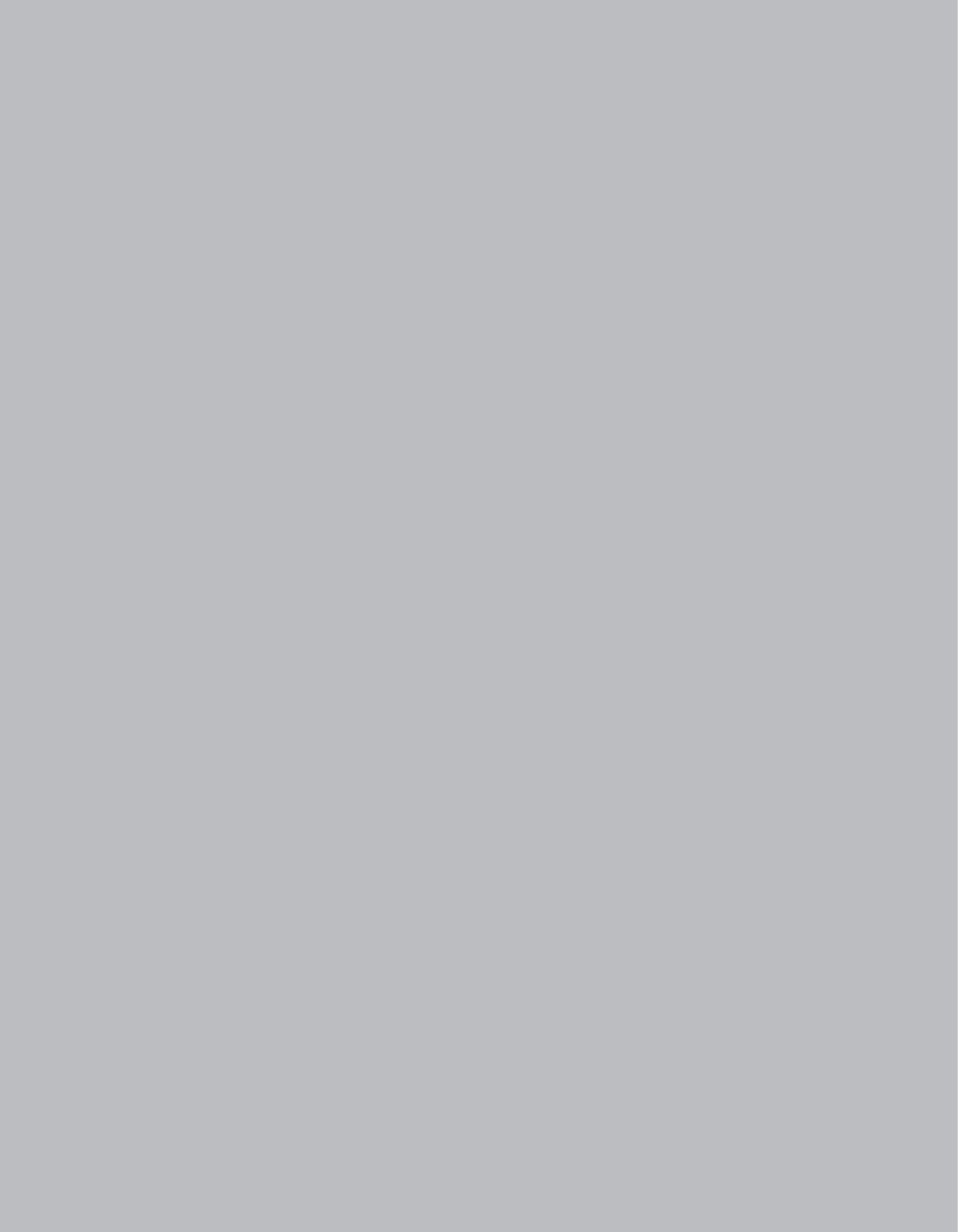**CHAPTER**

# **Accounting for variation in hospital financial performance under prospective payment**

his chapter describes findings from research designed to disentangle the roles of payment policies and other factors that affect hospitals' financial performance under Medicare's inpatient prospective payment system. Although the payment system affects hospitals' Medicare inpatient margins—accounting for onequarter of the variation across all facilities—it appears to operate largely as the Congress intended. Most of the payment system's effects on hospitals' inpatient margins are attributable to deliberate policy adjustments that the Congress has added to the payment formulas, such as extra payments for teaching hospitals, those that serve a disproportionate share of low-income patients, and certain rural facilities. Problems with Medicare's case-mix and wage-index adjustments also contribute to margin variation. A substantial portion of the variation in Medicare inpatient margins, however, is attributable to hospitals' operating characteristics, which are at least partially under management control. This finding is consistent with one of the fundamental assumptions of prospective payment: Hospital managers can exert substantial control over efficiency and the cost of care. System affects

## **In this chapter**

- Summary of findings
- Modeling sources of variation in hospitals' Medicare inpatient PPS margins

3

- Findings
- Study limitations
- Discussion and policy implications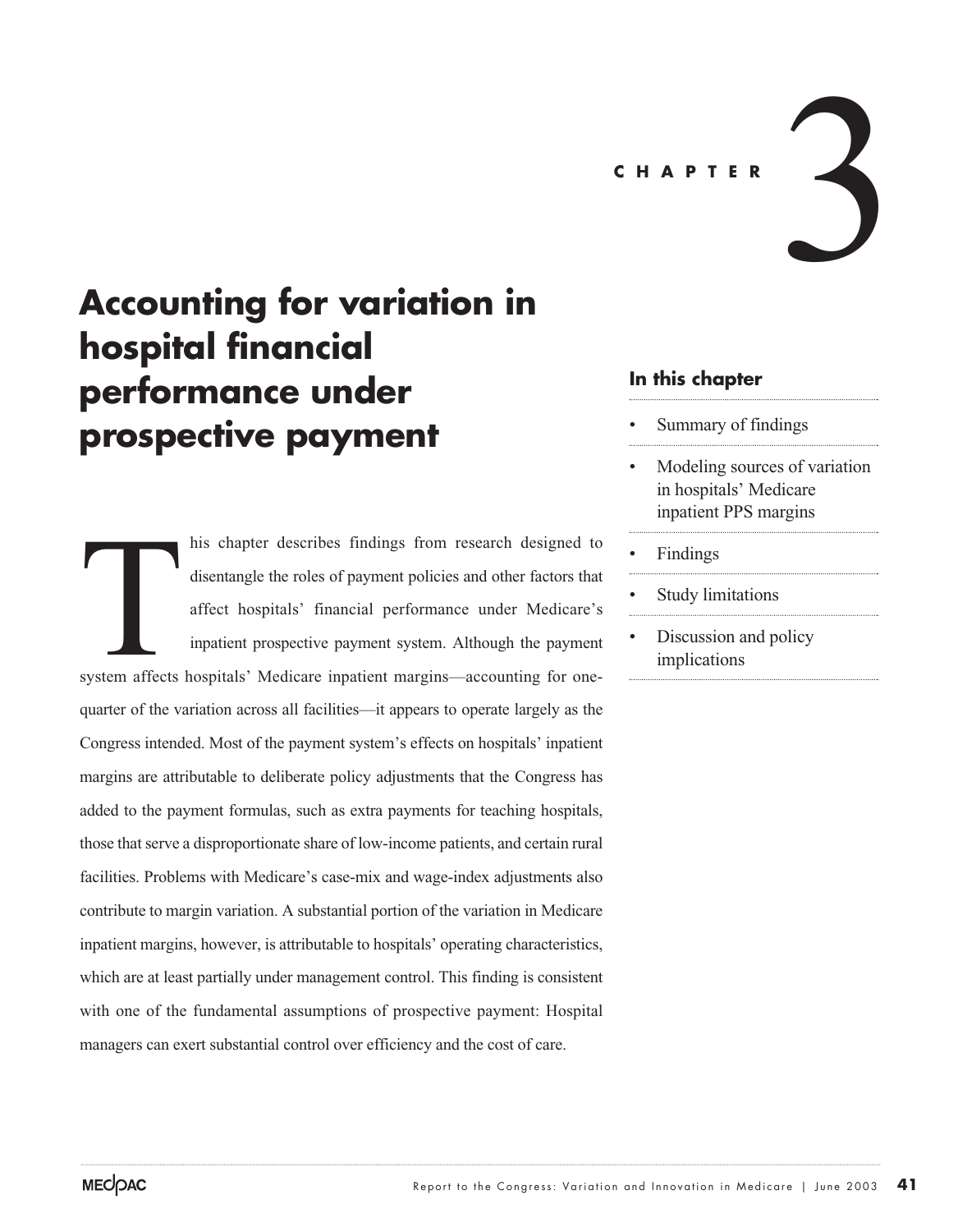In developing recommendations for the Congress on Medicare's payment policies, MedPAC annually considers payment updates and other policy changes needed to ensure that Medicare's payments to providers are adequate and that they accurately reflect the effects on care delivery costs of factors beyond providers' control. The Commission examines a variety of indicators of payment adequacy, including: providers' willingness to offer services to Medicare beneficiaries; changes in the volume, mix, and cost of the care furnished; beneficiaries' access to and the quality of care; and providers' financial performance for the services they furnish under Medicare's payment systems.

Financial performance measured by financial margins—the difference between payments and costs as a percentage of payments—varies widely among hospitals. In 1999, for instance, the lowest and highest 10 percent of hospitals had financial margins under Medicare's inpatient prospective payment system (PPS) below –13 and above +28 percent (Figure 3-1).<sup>1</sup> Hospitals' overall Medicare margins, which reflect their Medicare payments and costs for all of the major types of services they furnish to beneficiaries, show almost as much variation.

How policymakers should interpret and respond to variation in financial performance depends on why it occurs. Often, health care advocates or other observers cite providers' financial margins under Medicare and the proportion of providers with negative margins to argue that the Congress should raise Medicare's payment rates overall or for specific services or groups of providers. Yet, if margins vary because of systematic problems with the payment system, this would not necessarily mean that the overall level of the payment rates is inadequate. Instead, it might indicate the need to address specific payment system components, such as the case-mix adjustment or the payment policies for



#### **Distribution of inpatient and overall Medicare margins, 1999**



Note: PPS (prospective payment system). Medicare inpatient PPS margin equals PPS payments minus PPS costs, divided by PPS payments. Overall Medicare margin equals Medicare payments for all major services hospitals furnish to beneficiaries (such as inpatient, outpatient, skilled nursing, and home health), minus related costs, divided by Medicare payments.

Source: MedPAC analysis of hospital cost report data from CMS.

hospitals serving low-income patients. Alternatively, if variations in inpatient margins partly reflect differences in business strategies and other management decisions that affect efficiency, policymakers should not alter Medicare's payments to make up the difference; by design, the payment system rewards effective management.

This chapter describes the objectives, methods, and findings of research designed to help us understand why hospitals' financial performance varies so much under the inpatient PPS. This research is motivated by two objectives. The primary objective is to disentangle the roles of Medicare's payment policies and other factors that contribute to differences in hospital financial performance under Medicare's hospital inpatient PPS. The knowledge gained will help us to evaluate the payment system and identify potential areas for improvement. The second objective is to develop a general approach

to evaluating sources of variation in financial performance and the functioning of PPSs in other settings.

We first identify factors that contribute to variation in performance across hospitals in any given year and then measure their separate effects. We started with hospitals' Medicare inpatient operating payments and costs because hospital data are more readily available and reliable than those for other care settings, and payments for hospital inpatient care account for about 40 percent of Medicare spending. We developed our analytic approach using data from fiscal year 1998, but results from a single year can be misleading, so we also applied the model to data from 1992 and 1999 to test the stability of our findings. Most of the results are very similar across time periods, suggesting that the structural relationships among payments, costs, and hospital characteristics are generally stable. For simplicity, we present only the findings based on 1998 data, although we note differences for other years where they occur.



In 1999, about 71 percent of all hospitals paid under Medicare's inpatient PPS had positive inpatient margins; these facilities treated about 78 percent of all Medicare PPS discharges.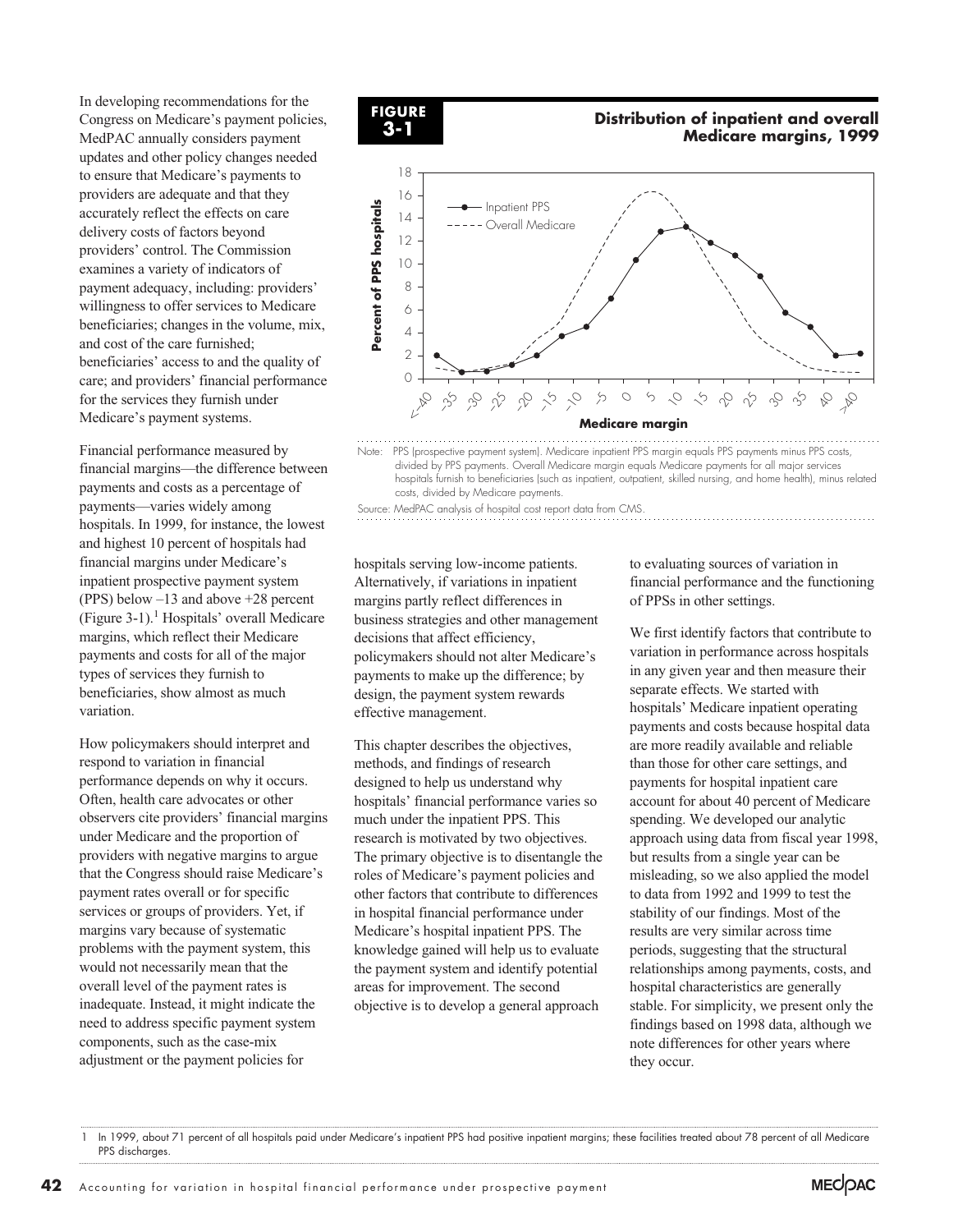# **Summary of findings**

The analysis described in this chapter supports several major findings:

- Our model accounts for about onehalf of the variability in PPS inpatient margins across hospitals when we include variables to capture the effects of the hospital inpatient PPS, local market circumstances, and operating characteristics at least partially under management control.
- More than one-quarter of the variability in inpatient margins is associated with the payment factors included in the hospital inpatient PPS. Most of this explained variation is attributable to three policy adjustments (that are only partly related to hospitals' costs for treating Medicare beneficiaries): payments for indirect medical education (IME) costs; payments for treating a disproportionate share (DSH) of lowincome patients; and additional payments for rural sole community and Medicare-dependent facilities. About three-fifths of all PPS hospitals benefit from one or more of these policy adjustments.
- Policy adjustments are designed to improve the margins of eligible hospitals; thus some or all of their contribution to variation in financial performance is intentional. The magnitude and distribution of their effects, however, may differ from the outcomes policymakers intended.
- A small portion of the variation in hospital inpatient margins is created by problems with cost adjusters in the PPS payment formula—such as the case-mix and wage-index adjustments that are designed to capture the influence of factors beyond hospitals' control. The evidence suggests that both the casemix and wage indexes overadjust for expected differences in cost per case for hospitals with high index values.

These effects also increase the influence of two of the three policy adjustments (IME and DSH) because all of these factors apply as multipliers. Any contribution of the case-mix or wage-index adjustments to variation in margins is unintended and undesirable.

- After controlling for the effects of PPS policy and cost adjusters, we do not find substantial differences in margins associated with specific demographic or market characteristics, such as the proportion of the population over age 85, household income, supply of substitute and complementary services, and the market share of health maintenance organizations.
- We do find substantial differences in margins associated with operating characteristics that reflect management decisions, such as inpatient occupancy rates, length of stay (relative to expected length of stay based on their case mix), wage levels (relative to the local market), and scope of services offered. Although adding these variables to our model explains an additional 20 percent of the variation in inpatient margins across hospitals, much of the effect of management choices may be unmeasured because management effectiveness is not easily captured in available data.

These findings suggest that key features of the PPS are partly responsible for variation in Medicare inpatient margins. Policymakers might reduce their influence somewhat by refining the PPS case-mix and wage-index adjustments. Further, if policymakers were to conclude that the effects of the policy adjustments are greater than intended, they could alter these adjustments or change related eligibility rules to reduce variation in hospitals' inpatient margins.

Nearly three-quarters of the variation in hospitals' inpatient PPS margins is associated with management choices and other factors outside the PPS, or is unexplained. This finding should not be interpreted as an indication that the PPS is malfunctioning. The Congress adopted the PPS to promote efficiency by breaking the automatic link between hospitals' Medicare operating costs and their Medicare payments, thereby creating both incentives for good management and the prospect of variations in margins. Fixed payment rates create the opportunity for gain or loss. Like organizations supplying products or services in all other markets, some hospitals adopt business strategies that work well, while others are less successful, but the payment system provides an ongoing incentive to furnish care efficiently.

The finding that much of the variation in inpatient margins is unrelated to the features of the PPS is also consistent with the results of earlier analyses carried out by the Prospective Payment Assessment Commission (ProPAC 1992a, 1992b, 1991). ProPAC's case studies of matched pairs of high- and low-performing hospitals facing similar market circumstances suggested that differences in their PPS inpatient margins were strongly associated with management performance, especially managers' understanding of and responsiveness to their market circumstances and their relations with the hospital medical staff.

# **Modeling sources of variation in hospitals' Medicare inpatient PPS margins**

The payment rates under the various Medicare PPSs are set before the period in which they apply and are largely unaffected by individual providers' costs or charges. Setting fixed payment rates for different types of products and services puts providers at risk for gains and losses if their costs differ from the payment rates. The objective of prospective payment is to set prices that compensate providers fairly while giving them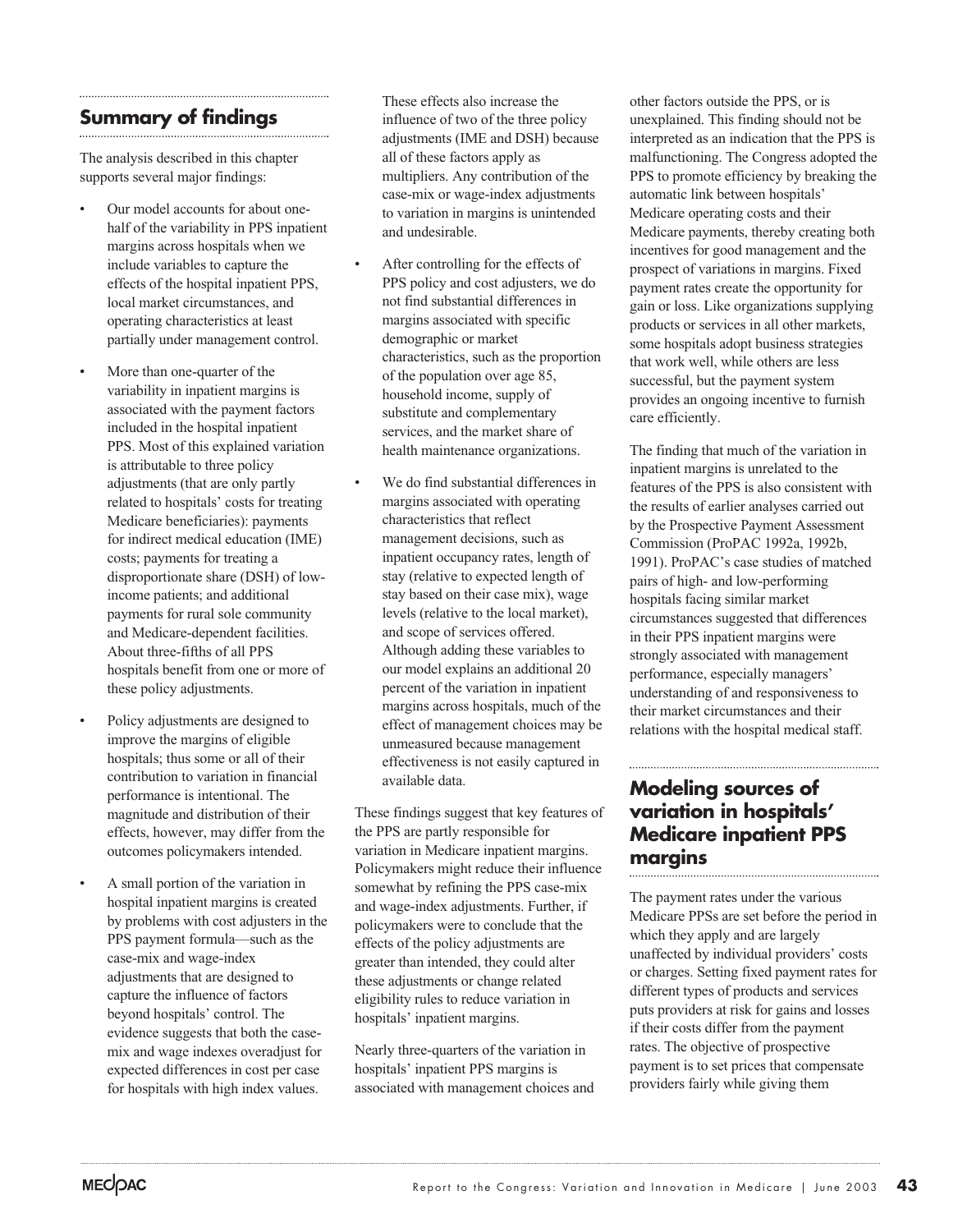incentives to produce services efficiently. This objective can be achieved by setting payment rates that approximate the costs reasonably efficient providers would incur in furnishing care to Medicare beneficiaries (MedPAC 2001b).

Providers' financial margins under a PPS thus reflect two factors:

- overall average margin implicit in the level of the payment rates, and
- differences between their actual average costs per service unit and

those predicted by the payment system, given the mixes of services they furnish and their values for other factors included in the payment formula.

As a result, variation in margins across providers is neither unexpected nor undesirable. Like market prices, PPS payment rates create incentives that reflect the opportunity for gains and losses. But how well providers fare depends, in part,

on their ability to craft appropriate business strategies, and manage production to achieve reasonable levels of operating efficiency, given their market circumstances.

To place hospitals at risk fairly, Medicare's inpatient PPS payment rates are adjusted to account for expected differences in cost per case that result from factors outside of management control, such as case mix or local market wages (see text box below). If properly

# **Factors that determine inpatient prospective payment system (PPS) payments**

**National base payment amounts.** PPS payments are based on per discharge amounts, which differ for hospitals located in large urban and all other areas.

**Cost adjusters.** The base payment amounts are adjusted to account for the effects of certain factors (wage index, case mix, and the cost-related portion of the indirect medical education adjustment) that are expected to affect providers' costs, but are outside of their control.

- The wage index measures the average wage for hospital workers in each local market area relative to the national average.
- The case-mix index measures the expected relative costliness of a hospital's mix of Medicare discharges. Each discharge is assigned to one of 508 diagnosis related groups (DRGs) and each DRG has a national weight that reflects its expected relative costliness compared with the national average Medicare case. The case-mix index is the hospital's average relative weight across all Medicare cases.
- Teaching hospitals qualify for additional payments that are intended to cover indirect medical

education (IME) costs—costs associated with operating approved residency training programs that are not directly measurable. Add-on IME payments are based on hospitals' teaching intensity as measured by their numbers of residents per bed.

**Policy adjusters.** The base payment amounts are also adjusted for certain factors that are only partly related to providers' inpatient care costs; these payments are intended to support other valued activities (such as uncompensated care, or additional support for teaching activities).

- Disproportionate share (DSH) hospitals qualify for additional payments because they treat an unusually high share of low-income patients, including Medicaid patients and Medicare beneficiaries eligible to receive Supplemental Security Income payments.
- The current IME adjustment factor is substantially greater than the estimated effect that teaching intensity has on hospitals' Medicare operating costs per case.
- Certain rural hospitals qualify for additional payments if they are geographically isolated or heavily dependent on Medicare and

payments based on their hospitalspecific, inflation-adjusted costs per case for selected years would be higher than those based on the usual PPS payment rates.

**Gain/loss limiting adjusters.** PPS payment rates also may be adjusted by the transfer and outlier policies, which are intended to limit providers' gains and losses on extraordinary cases.

- Hospitals receive per diem payments up to the full DRG payment rate for cases that are transferred to another PPS hospital or (in 10 DRGs) to a post-acute care setting (such as a skilled nursing facility, rehabilitation facility, or to related home health care) after a very short inpatient stay.
- Hospitals receive extra payments, called outlier payments, when the estimated cost of a case exceeds a fixed loss threshold. Costs are estimated by multiplying the patient's covered charges by the hospital's most recent cost to charge ratio. The fixed-loss threshold is based on the normal DRG payment plus IME, DSH, certain other payments, and a national fixed loss amount. The hospital is paid the normal DRG payment rate for the case plus 80 percent of the costs above the threshold.

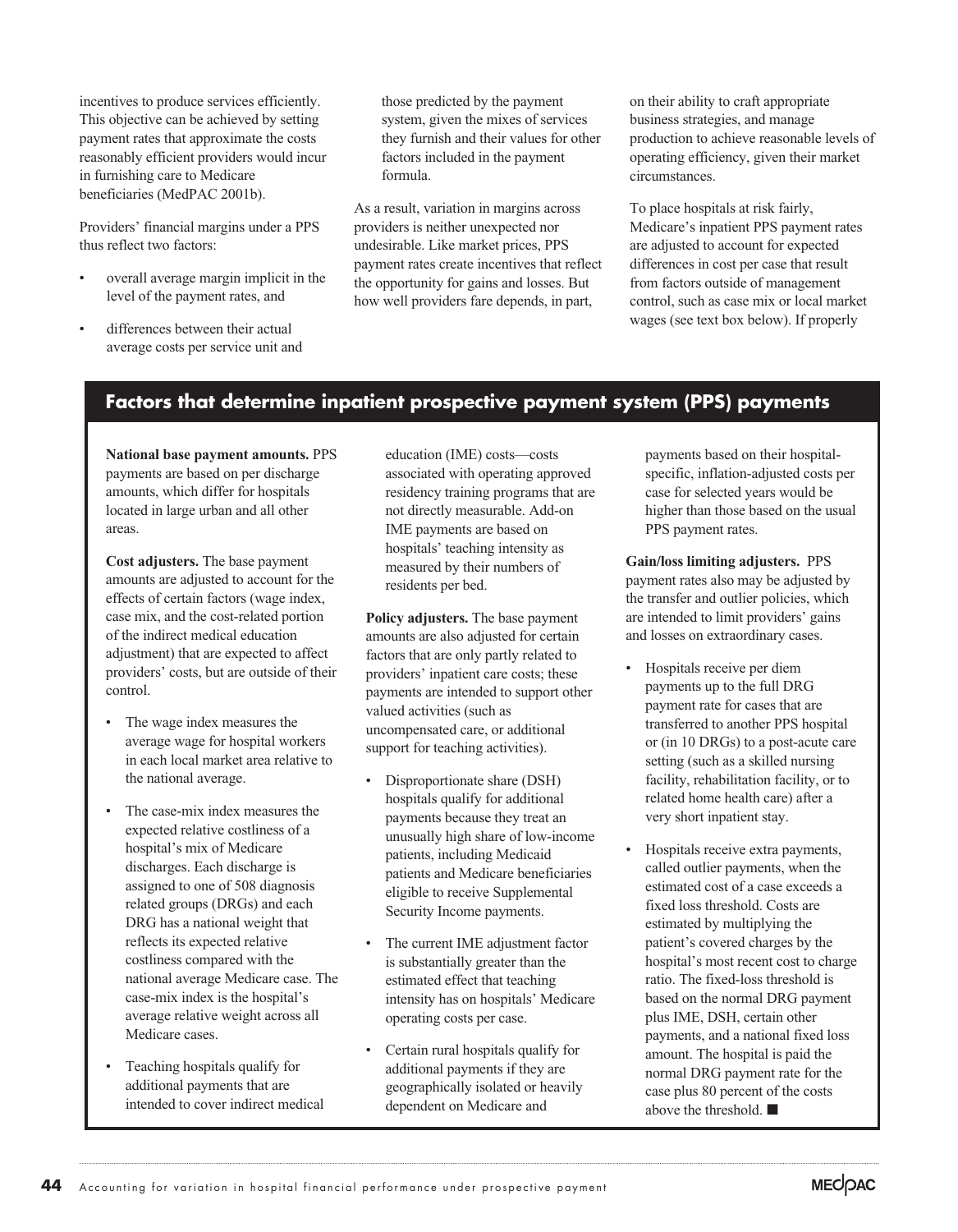constructed, these adjustments should not systematically affect providers' Medicare inpatient margins. But the Congress has also deliberately incorporated adjustments (referred to as policy adjustments) that are only partly related to expected cost differences, and therefore create systematic differences in Medicare inpatient margins across types of providers.

Apart from the influence of these policy adjustments, most of the variation in financial performance should reflect differences in efficiency that result, in turn, from management choices and effectiveness. Previous studies from ProPAC and MedPAC have documented that IME or DSH payments account for substantial differences in Medicare inpatient margins (ProPAC 1992a, MedPAC 2000). But when hospitals are grouped according to eligibility for these policy adjustments, aggregate average inpatient margins still differ by location and margins also vary widely among hospitals within these groups (Figure 3-2).<sup>2</sup>

# **Analytic approach**

Differences in hospitals' Medicare inpatient margins may arise from multiple sources (Figure 3-3, p. 46). We begin by separating the contributions of the payment system from those of individual provider characteristics. Variations that flow from the payment system may be unintended—the result of measurement error; or they may be intended—the result of a deliberate policy intervention. Margin differences associated with other provider characteristics can also be separated into two categories: those related to hospitals' external environments (including population demographics or measures of market competition), and those that may reflect providers' choices (such as casemix adjusted average length of stay, payer and service mix, quality of care, or institutional mission).

Our analysis builds on this framework to address the following questions:



**Differences in performance, by hospitals' eligibility for policy adjustments, fiscal year 1999**





Note: PPS (prospective payment system). Inpatient PPS margin equals PPS operating payments minus PPS operating costs, divided by PPS operating payments. In the lower panel, each box diagram shows the distribution of hospitals' inpatient PPS margins among the facilities in the specific group. The top and bottom lines of each box show the 75<sup>th</sup> and 25<sup>th</sup> percentiles, respectively, of the margin distribution for the category; the horizontal line inside the box is the median margin. The small circles indicate hospitals that fall outside the range of expected performance as defined by the threshold lines above and below each box.

Source: Analysis by Kathleen Dalton, Sheps Center for Health Services Research, University of North Carolina, of fiscal year 1999 hospital cost report information from CMS.

- Of the total variation in hospitals' margins, how much might be due to the PPS payment formula?
- What are the independent effects of each of the payment factors on the margins? Are the payment factors operating as intended?

<sup>2</sup> The aggregate average Medicare inpatient margin reflects the hospitals where most Medicare patients receive care. The aggregate margin for a hospital group is calculated by summing the differences between hospitals' Medicare inpatient operating payments and costs over all hospitals in the group, then dividing the result by the sum of their payments.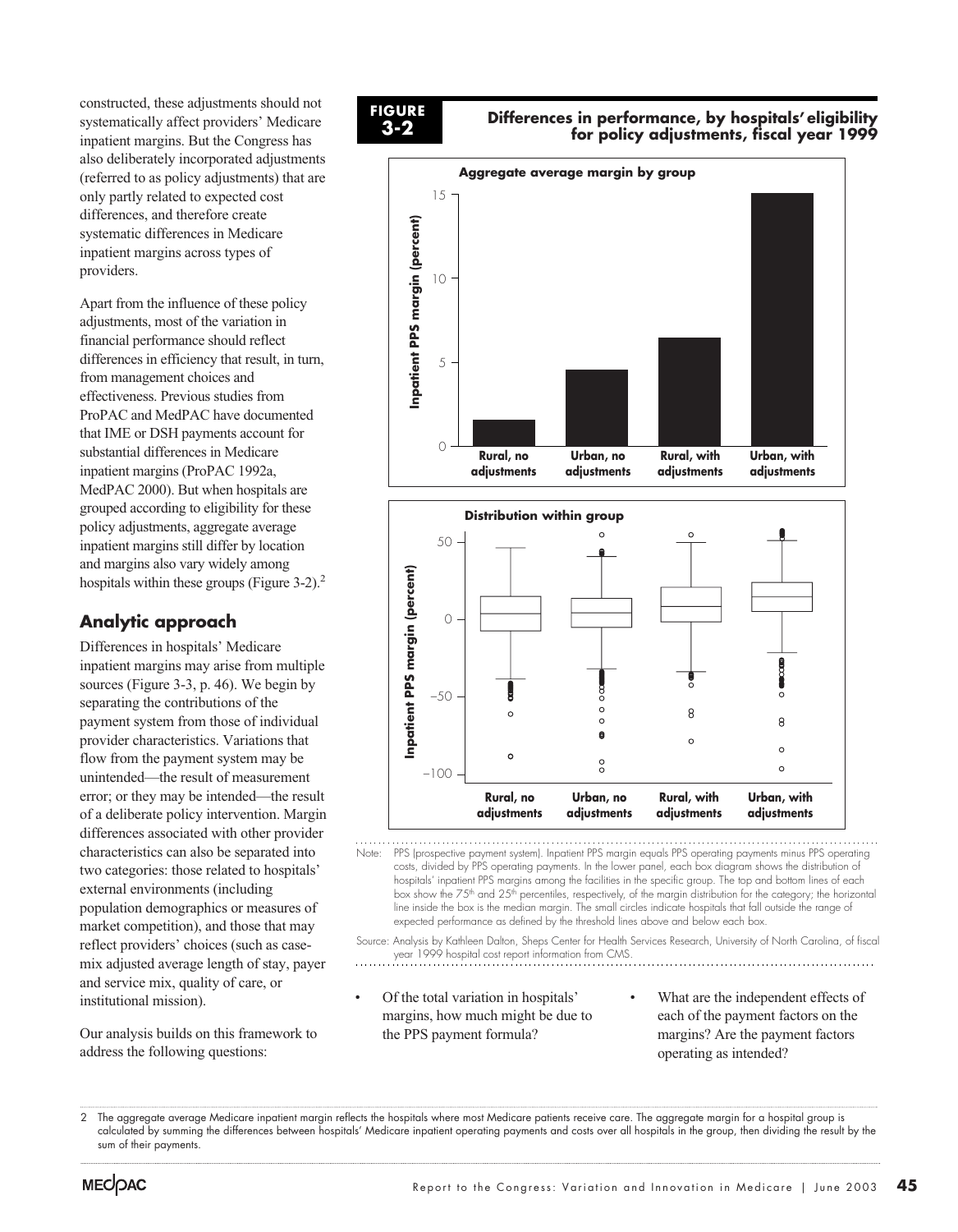#### **Conceptual framework for modeling PPS inpatient margins**



Note: DSH (disproportionate share) payments, HSP (hospital-specific payments) for certain rural providers, IME (indirect medical education) payments, PPS (prospective payment system).

- What is the practical significance of each factor? How important is any one of them, given the range of hospital inpatient PPS margins?
- Are there other factors, outside management control, to address in the payment formula?

A strong association between factors in hospitals' external environments and their Medicare hospital inpatient PPS margins might indicate that the payment formula needs additional components or further refinement of existing components. These interpretations would be consistent with the principle that PPS rates should adjust for factors that affect providers' costs but are outside of their control. Hypothetically, if our model showed Medicare inpatient margins negatively associated with the elderly population over age 85, this might mean that the case-mix measure in the inpatient PPS is not fully capturing differences in illness severity among beneficiaries. If margin variation is primarily associated with variables reflecting management decisions, however, changes in policy may not be indicated. Although we are interested in understanding how

management behavior contributes to performance variation, these influences have few implications for an evaluation of the payment system.

The model's conceptual distinction between external conditions and provider choices is important, but in practice, it is not always clear how to categorize a given variable. Payer mix, for example, can be influenced by managers through marketing or other means, although in communities with few providers it may be largely dictated by demographics. The task of modeling is further complicated because many of the measures we use to capture payment factors and provider characteristics are correlated. As a result, it can be hard to separate the effect of one factor from another, even with multivariate modeling techniques. In addition, although many provider choices—such as length of stay, capacity use, or scale and scope of operations—can be measured and analyzed directly, it is difficult to fully capture differences in efficiency and quality. To the extent that they are not correlated with other variables we can include, their contribution to the variation in financial

performance will remain in the unexplained portion of any quantitative model.

Some portion of the variation in performance will also remain unexplained because it is random—the result of multiple chance occurrences that affect operations. In addition, changes in volume will alter a hospital's fixed cost per case, so year-to-year fluctuations in demand can also have an effect on margins; in any model of a single year of data, the contribution of volume fluctuations will appear as part of the random component.

# **Data**

For this analysis, we used payment and cost data for all PPS providers (except those in Puerto Rico) taken from hospital cost reports and various CMS system files for 1992, 1998, and 1999. We adjusted the payment and cost amounts for inflation using the PPS hospital market basket index, which measures changes over time in national average prices for the inputs (labor, supplies, and so forth) that hospitals buy to furnish care. Thus, our modeling results are stated in real (1992) dollars.

The number of hospitals with usable data varies depending on the cost reporting year (Table 3-1). We excluded hospitals reporting PPS payments that appeared erroneous and those where we were missing important variables. In addition, we excluded hospitals with PPS data in the study years that have subsequently chosen to become critical access hospitals (CAHs). These hospitals are very small (CAHs are required by statute to have an inpatient census of no more than 15 acutecare patients, but most have an average daily census that is below 5). Removing them from the analysis may dilute any empirical effects associated with low volume and isolated rural location. However, these hospitals will not be affected by future changes to the PPS rules and arguably should not influence rule changes affecting the remaining PPS hospitals.

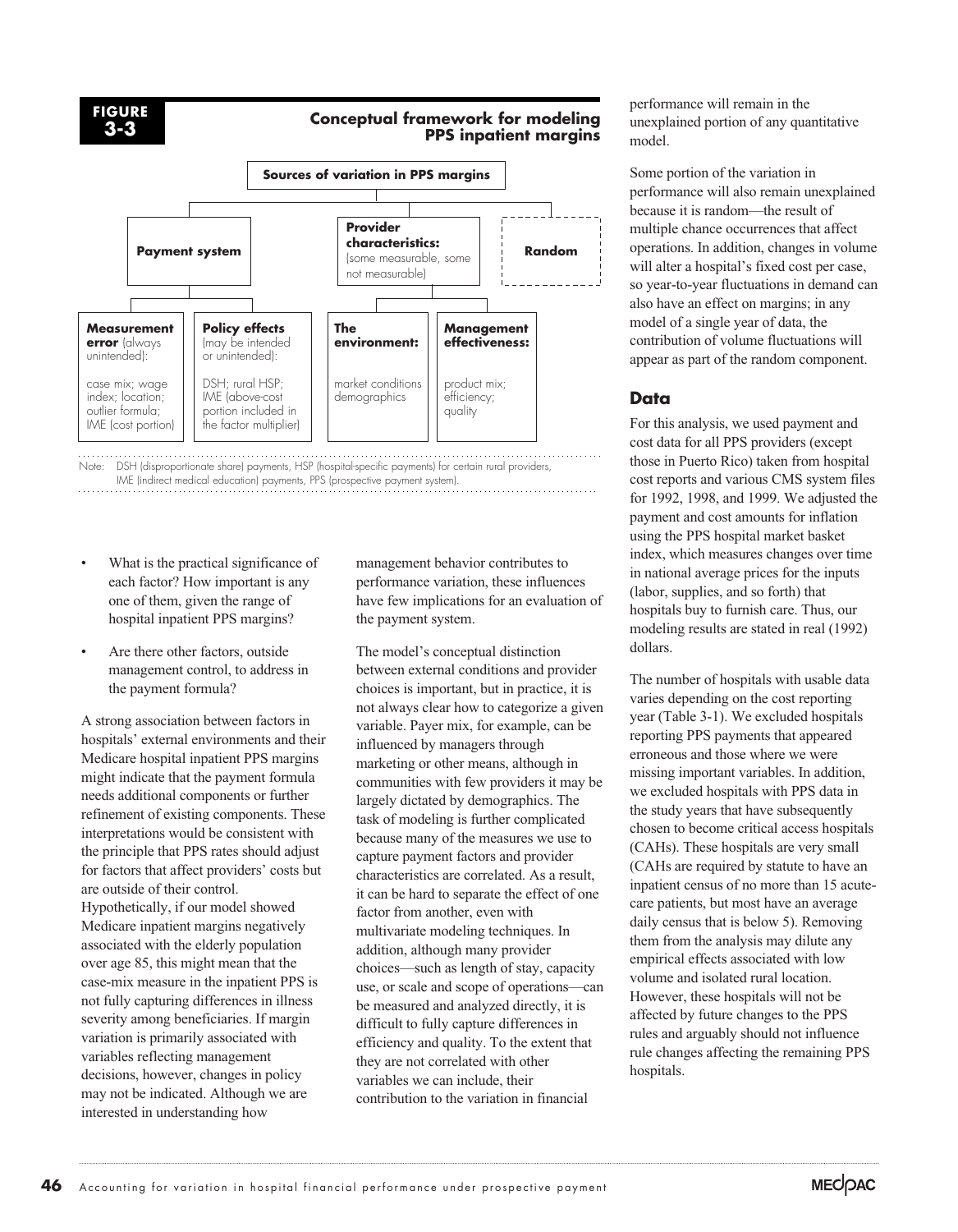## **Hospitals included in analysis by cost reporting year**

|                                                       | Main analysis | Other years |            |
|-------------------------------------------------------|---------------|-------------|------------|
| Data category                                         | 1998          | 1992        | <b>000</b> |
| PPS providers in HCRIS file                           | 4.489         | 5,233       | 4,377      |
| Records available for analysis*                       | 3.843         | 4.168       | 3.443      |
| Less: hospitals excluded as CAHs (as of July 1, 2002) | 423           | 398         | 368        |
| Sample                                                | 3 420         |             | 075        |

Note: CAH (critical access hospital), HCRIS (Hospital Cost Report Information System), PPS (prospective payment system).

\*Hospitals were excluded if they had fewer than 25 Medicare discharges, a reporting period of less than 6 months, or if they were acute long-term or rehabilitation facilities temporarily paid under the PPS rules. Depending on the year, between 8 and 9 percent of hospitals were excluded from the analysis based on cost report data edits. These edits also excluded providers for which we could not predict total PPS payments with reasonable accuracy using the payment factors included in the PPS payment system. We dropped additional hospitals because claims-based variables or the market-level measures were missing. In the 1998 file, missing data eliminated 5.7 percent of hospitals, but in 1992 this figure was about 20 percent.

Source: Analysis by Kathleen Dalton, Sheps Center for Health Services Research, University of North Carolina, of 1992, 1998, and 1999 data from hospital cost reports; other CMS systems files; and information on population demographic characteristics and health care supply for hospital markets defined by ZIP codes of origin for Medicare acute-care discharges.

In addition to cost report data, we used Part A claims to construct several variables. For each hospital, we computed the ratio of its actual to expected Medicare length of stay (LOS), based on the national geometric mean LOS for the hospital's cases in each diagnosis related group  $(DRG)$ .<sup>3</sup> Other things being equal, hospitals that keep patients longer than expected (and have higher ratios of actual to expected LOS) should have lower PPS margins. We also constructed measures of the extent to which hospitals choose to specialize in treating certain types of patients, including cardiovascular surgery and orthopedic surgery.

### **Methods**

We used multivariate regression techniques to address the study questions, and simulations to translate model results into a form that provides a sense of how important any one explanatory factor is compared with another. Our model is a variant of the Medicare average cost

function—used elsewhere by MedPAC to estimate the indirect effects of hospitals' resident training activities—which regresses hospitals' Medicare operating costs per discharge on measures reflecting the adjusters incorporated in the payment formula for the inpatient operating PPS. We modified the approach, however, both because the outcome of interest is the hospital inpatient PPS margin—a ratio derived from both payments and costs and we want to study the effects of several factors not included in the PPS rate formula (see text box, p. 48).

We conducted the modeling in stages, adding explanatory variables to the cost equation at each stage (Table 3-2, p. 49). In the first stage, we are interested in the contribution of the PPS payment factors to margin variation, so the first model includes only PPS payment factors. We estimate the effects of the case-mix and wage indexes in separate ranges (sometimes called piece-wise regression) to test whether either of these factors has

different effects on cost per case for hospitals at the lower or upper ends of the measures.

In the second stage, we expand the cost equation to include sets of variables identifying market conditions and rural locations. We include hospital size in this stage, using a measure of total inpatient discharge volume broken into four ranges to capture different effects (if any) based on hospitals' scale.

In the third stage, we test the effects of management choices by including variables for operating characteristics thought to be important determinants of cost per case. In this last stage we also test for any remaining effects associated with hospital location and type of ownership, recognizing that these attributes may represent other differences that are not directly measured.

# **Findings**

A model limited to the factors included in the payment system explains 27 percent of the variation in inpatient PPS margins in 1998 (slightly less in 1992). The lion's share of this appears to be by design, because it is primarily associated with IME and DSH adjustments, or special rural hospital payments. A smaller but still distinct portion is attributable to problems in other PPS payment factors.

If PPS payments were adjusted only for case mix, local market wage rates, and other cost factors outside hospitals' control, we would expect the payment system to account for none of the variation in hospitals' Medicare inpatient margins. Because the formula includes additional policy adjustments, we expect to see some variation in inpatient margins that is systematically associated with those policy factors. However, we find that the case-mix and wage-index variables also contribute to the margin variation, contrary to the intent of the payment system's design.

3 To avoid estimation and interpretation problems that might be associated with predicting hospitals' expected costs using their LOS in the same year, we used their Part A claims for the preceding years (1991, 1997, and 1998).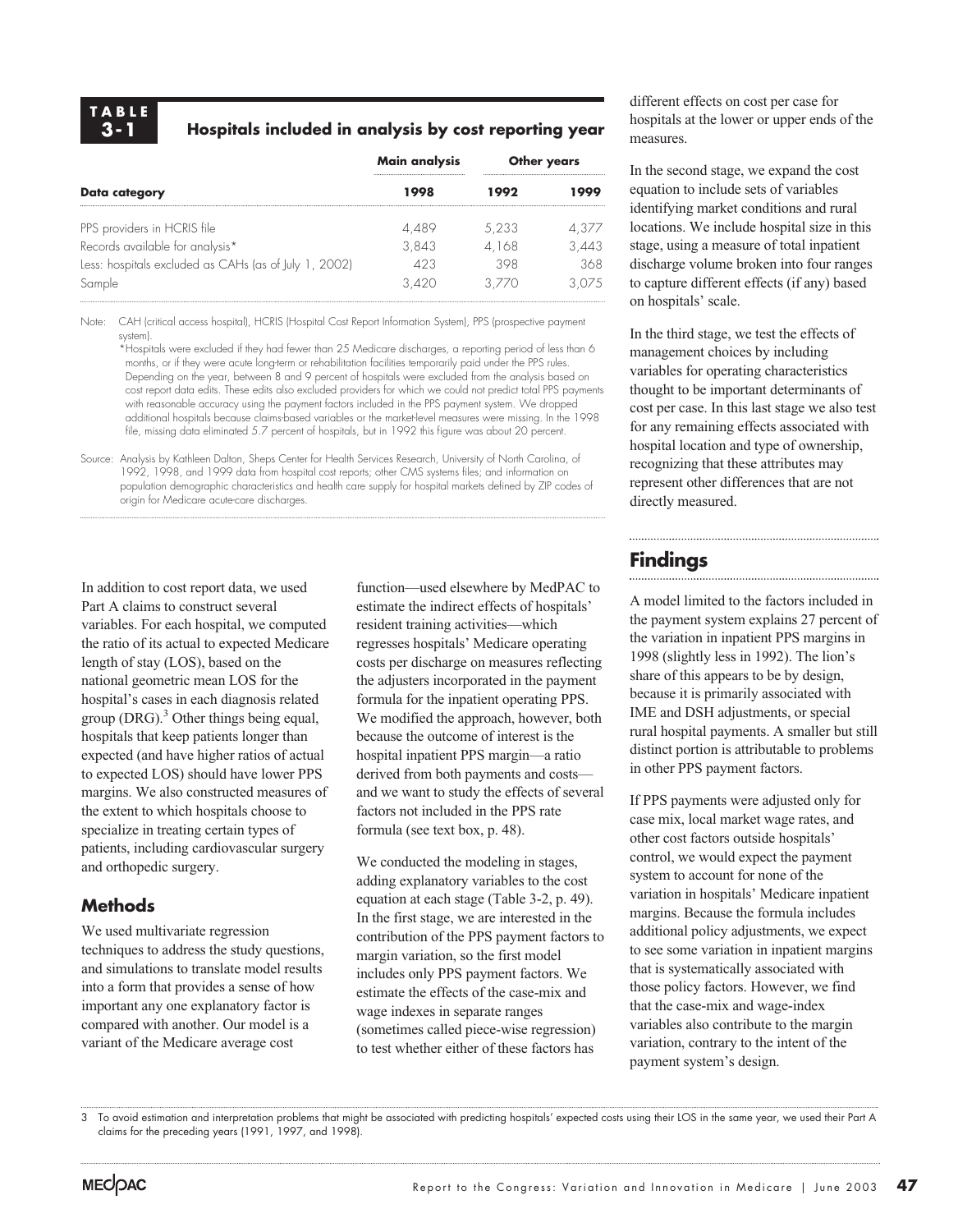# **Methods**

Since the outcome of interest is<br>hospital payment margins in the inpatient prospective payment<br>system (PPS), we use a two-equation hospital payment margins in the inpatient prospective payment system (PPS), we use a two-equation model that simultaneously estimates hospitals' average Medicare payments and costs per case. We estimate both the payment and cost equations in log form using explanatory variables for each of the payment factors in the inpatient PPS formula. We can add other variables that are not part of the payment system to the cost equation to test their effects on costs and margins. In addition, we can test whether the effects that some factors have on costs or payments differ across types of hospitals.

The multiple equation technique is called seemingly unrelated regression (SUR) because it allows for different outcome variables with overlapping (though not identical) sets of explanatory variables to be estimated within a single model (Greene 2000). The results from SUR are very similar to results from an ordinary regression analysis where the outcome variable

is the hospital's PPS inpatient margin and each hospital has equal weight. However, the two-equation technique provides more information about the components of the margin. It also allows us to incorporate information from the PPS payment formula in the form of restrictions imposed on certain variables in the payment equation, which improve the estimates for other, correlated variables.

The profitability measure obtained indirectly from the two-equation model is a payment-to-cost ratio. This is closely related to the PPS margin MedPAC generally uses, but it has a different scale. A payment-to-cost ratio will be between zero and one if the facility is paid below cost, and greater than one if the facility is paid above cost. The Medicare margin used elsewhere in MedPAC analyses is computed as the difference between PPS payments and cost expressed as a percent of payments; it is therefore negative if the facility has a loss, positive if it has a profit.

Relatively little of the variation in hospitals' margins appears to be independently associated with differences in environmental characteristics, such as population demographics, provider supply, or local competition. Although environmental factors are often significant predictors of cost per case, they tend to be correlated with hospital case mix, the market wage index, teaching intensity, disproportionate share status, and urban location. Consequently, market characteristics add only a few percentage points to the variation already explained by the payment factors. When we add other provider characteristics to the model—those generally thought to reflect management decisions or mission, such as capacity use, length of stay adjusted for case mix, scope of services offered, and ownership—we can explain another 20 percent of the margin variation. Thus, after including all of the explanatory variables—PPS payment factors, environmental conditions, and operating characteristics—the model accounts for about half of the variation.

#### **The role of PPS payment factors**

By construction, payments to a hospital with a case-mix index (CMI) of 1.10 will be 10 percent higher than payments to a hospital with an index of 1.00. Other things being equal, if the DRG relative weights are accurate, a 10 percent

difference in average case-mix weight should be associated with a 10 percent difference in cost per case, when averaged across all hospitals. We would not expect this association to hold exactly true for each hospital, because the inpatient PPS is a system based on averages, but we do expect it to hold true for the sample as a whole.

The wage index works in a similar fashion, but it is used to adjust only the labor-related portion of the PPS payment per case, now about 71 percent of the base payment rate. Payments to a hospital located in a region with a wage index of 1.10 will be 7.1 percent higher than payments to a hospital with an index of 1.00. If the wage index accurately tracks the effects on operating costs per case of differences in market wages for hospital workers, we would expect to find that the same 10 percent difference in the wage index is associated with about a 7 percent difference in cost per case, when averaged across the sample.

The results indicate that both the case-mix and wage indexes may be overadjusting for cost differences at the hospital level. The best way to demonstrate this is with a simulation that shows the estimated effect of changes in one of these measures for a realistic base case hospital. We have used the model estimates to calculate predicted payments and costs for this base case hospital—which is merely a device we use to isolate the effects of one factor—by holding all of the other explanatory factors constant. In the illustrations that follow, the base case hospital is a typical facility that:

- is located in an "other urban" area with a wage index of 1.00,
- does not receive any policy adjustments (IME or DSH) under the PPS,
- has a case-mix index of 1.26 (the sample mean value), and
- has outlier payments that equal 3 percent of its DRG payments (again the sample mean).

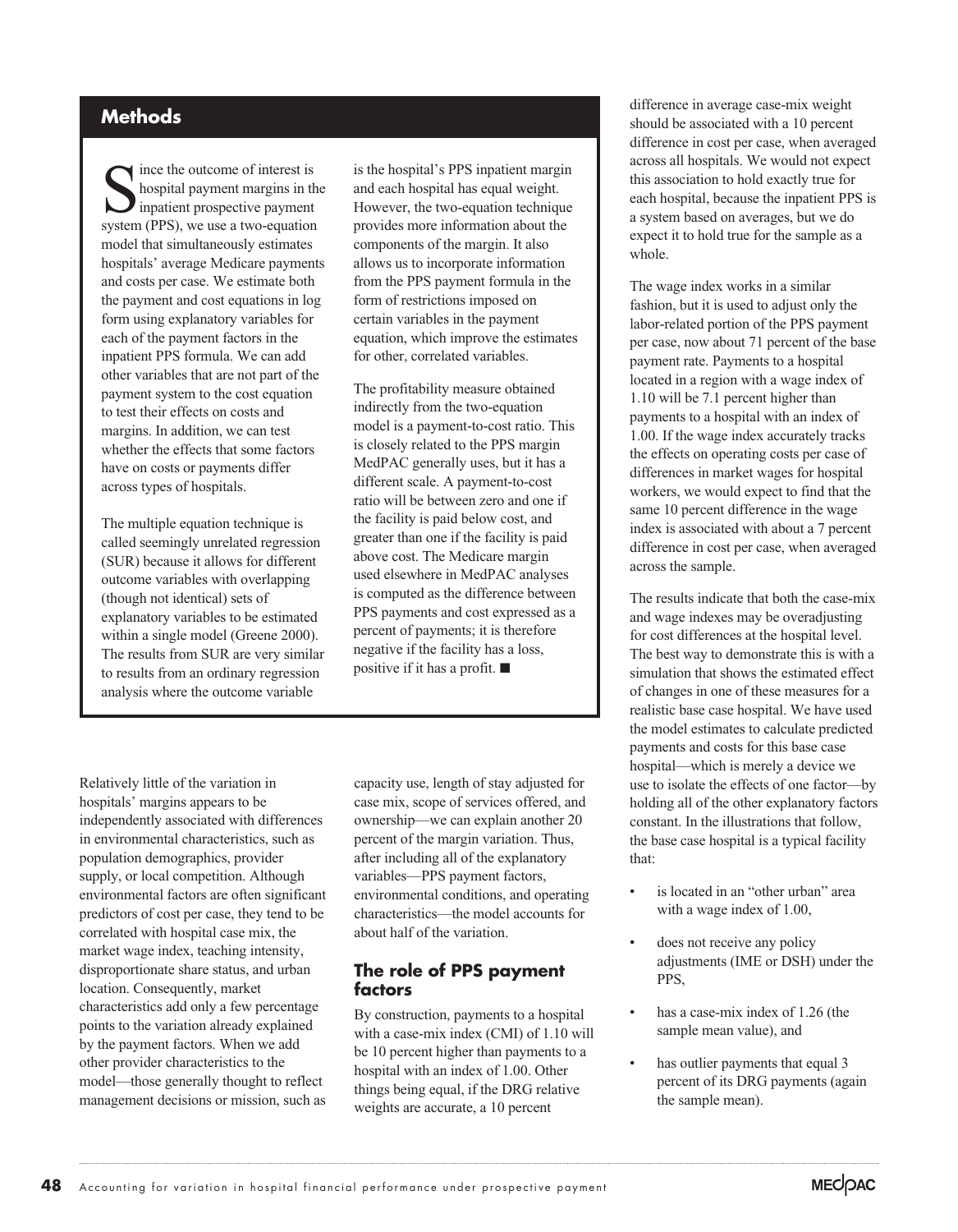#### **Variables included in models of Medicare hospital inpatient margins**

#### **Payment factors (included in both equations)**

- Case-mix index (estimated in three pieces)
- Wage index (estimated in two pieces)
- Indirect medical education (ratio of IME dollars paid to DRG dollars paid)
- Disproportionate share (ratio of DSH dollars paid to DRG dollars paid, identified separately for urban hospitals with more than 100 beds and all others)
- Hospital-specific payments (increment of HSP amount over DRG amount, as a ratio to DRG dollars that otherwise would have been paid)
- Outlier ratio (outlier dollars paid divided by the DRG amounts paid)
- Location in large urban area (actual location or reclassified)
- Location in Alaska or Hawaii (eligibility for adjustment for higher nonlabor input prices)

#### **Environmental and market factors (included only in cost equations)**

- Median household income in hospital market
- Percent of workforce unemployed in hospital market
- Percent of population over age 85 in hospital market
- Percent of population nonwhite in hospital market
- Physician-to-population ratio in hospital market
- Managed care penetration (county-level estimate of enrollees per population, Medicare and non-Medicare, as of 1997)
- Numbers of hospitals, nursing homes, and ambulatory surgery facilities within a 15-mile radius
- Numbers of specialty hospitals and federal clinics within a 25-mile radius (measured as of 1998)
- Indicator for "very rural" status (nonmetropolitan county, fewer than 20,000 residents in urbanized settings)
- Number of acute-care discharges, annualized (estimated in four pieces)

#### **Hospital operating characteristics (included only in cost equations)**

- Ratio of actual to expected length of stay
- Ratio of hospital hourly wage to PPS market hourly wage
- Hospital occupancy rate (including patients in swing beds)
- Participation in long-term care, based on ratio of LTC days to acute days; variables for low (ratio $<$  0.10); medium (ratio 0.10–0.50); high (ratio $\ge$ 0.50)
- Participation in inpatient rehabilitation, inpatient psychiatry, home health, or federal clinics (dummy variable)
- Specialized service mix: variable indicating that percent of Medicare claims from MDC 5 or MDC 8 surgical DRGs greater than 95<sup>th</sup> percentile for all hospitals
- Ownership indicators (for-profit or public ownership) in combinations with indicators for regions
- Note: DRG (diagnosis related group), DSH (disproportionate share) hospital, HSP (hospital-specific payment), IME (indirect medical education), LTC (long-term care), MDC (major diagnostic category), MDC 5 (diseases and disorders of the circulatory system), MDC 8 (diseases and disorders of the musculoskeletal system and connective tissue), PPS (prospective payment system). Hospital market definitions based on ZIP codes of origin for Medicare acute-care discharges. All continuous variables are transformed to natural log values.

Source: Kathleen Dalton, Sheps Center for Health Services Research, University of North Carolina.

Using this base case as a reference point, we can trace out the predicted effect of a change in any payment factor or other variable—on PPS payments, costs, and the inpatient margin—while holding the effects of other factors constant. The first illustration focuses on the effects of the CMI (Figure 3-4, p. 50). The left-hand

panel shows how predicted payments and costs per case each increase as case mix increases. Payments increase at about the same rate as predicted costs for hospitals with index values of 1.08 or below. At higher levels of the index, however, the increase in payments is proportionally greater than the predicted rise in costs.

The panel on the right shows the resulting predicted payment-to-cost ratio. For hospitals with case-mix values less than 1.08 the line is almost flat. This indicates that, at low levels, the case-mix index tracks costs as it should, making no contribution to inpatient PPS margins. For hospitals with case-mix indexes above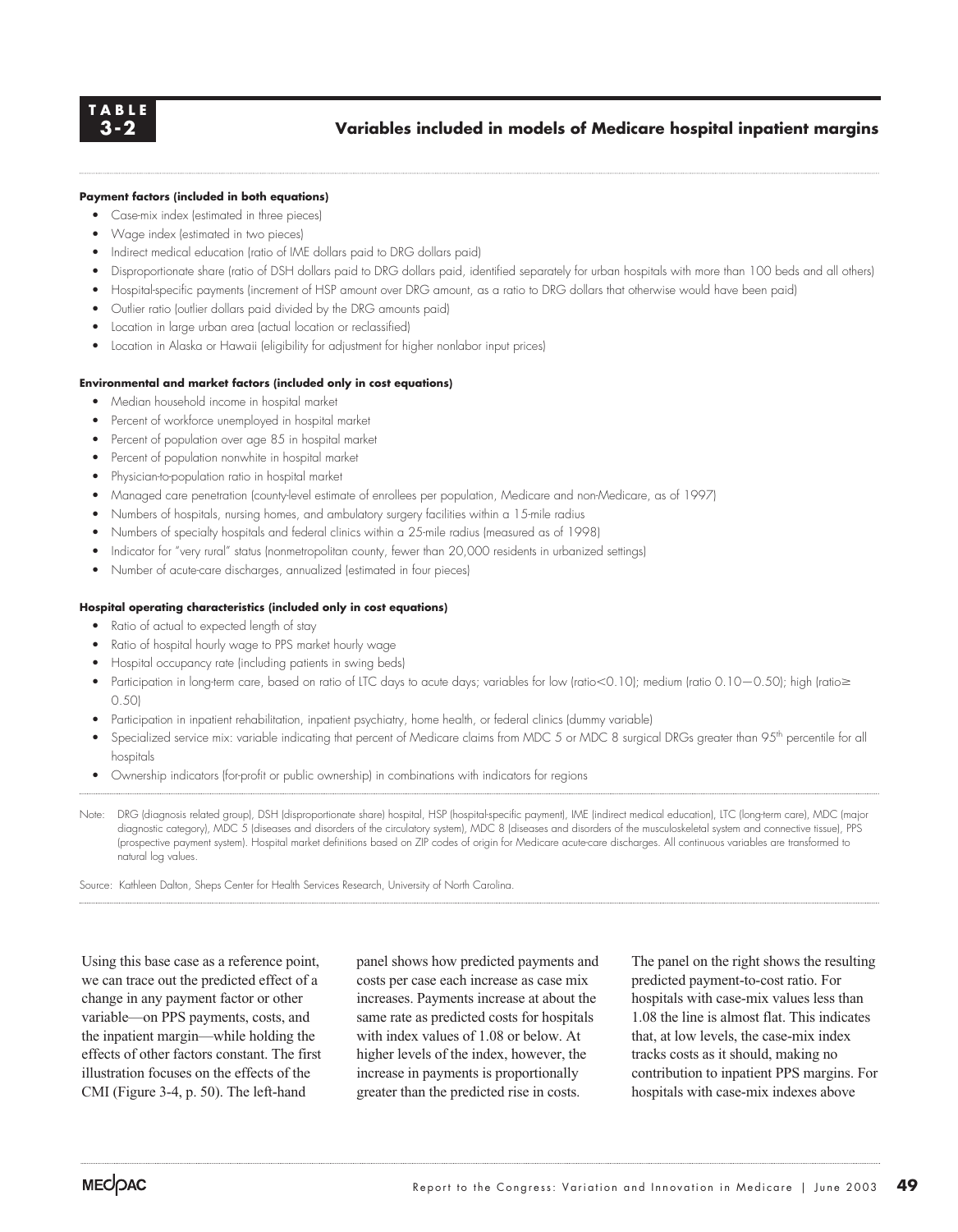**FIGURE 3-4**

#### **Sample simulation for base case hospital: predicted effect of case-mix weights on payments, costs, and payment margins**



Source: Analysis by Kathleen Dalton, Sheps Center for Health Services Research, University of North Carolina, of 1998 data from hospital cost reports; other CMS systems files; and information on population demographic characteristics and health care supply for hospital markets defined by ZIP codes of origin for Medicare acute-care discharges. 

1.08, however, the margin line slopes upward—the horizontal line provides a reference—indicating that the case-mix index overcompensates for expected cost differences associated with higher case complexity. If the DRG relative weights were functioning perfectly, the margin line would be flat for all ranges of the case mix index; higher DRG weights should not, by themselves, be associated with higher margins.

The definition of the base case does not alter the findings on the effect of any factor on the inpatient PPS margin. The gap between predicted payments and costs indicates the size of the margin. For this particular base case with a CMI of 1.26 (marked with a vertical line in the figure), predicted payments are about 6 percent above predicted cost. If the characteristics of the base case hospital were altered, the predicted margin line would shift up or down, but the slopes of the lines in both panels would remain unchanged. The gap between the payment and cost lines reflects the overall adequacy of the PPS rates, while the difference between the two slopes indicates the contribution of the simulated variable (case mix, in this example) to the variation in PPS inpatient margins.

We have repeated this simulation exercise for each of the factors in the PPS payment formula and displayed the results for predicted payment-to-cost ratios (Figure 3-5). The vertical axis for each panel is the predicted payment-to-cost ratio, while the horizontal axis reflects the range of the simulated payment factor. As the vertical scales are the same for each panel, we can gauge the relative importance of each factor (the relative size of its contribution to margin variation) by how steep the slope of its line is compared with those for other payment factors. To give perspective on where hospitals fall along these predicted margin lines, we have added horizontal and vertical lines encompassing the middle 50 percent of the distribution of hospitals. The horizontal and vertical lines in each panel indicate the  $25<sup>th</sup>$  and  $75<sup>th</sup>$  percentiles of the distribution of actual payment-to-cost ratios for hospitals in the sample and the simulated payment factor, respectively.

The graphs in Figure 3-5 show the strong influences the IME and DSH adjustments have on the margins of eligible facilities. The proportional effect of rural hospitalspecific payments received by sole community and small rural Medicaredependent hospitals is also quite large.

Each of these policy adjustments is significantly and positively associated with costs per case. If we had included graphs of the separate predicted cost and payment lines, it would be clear that hospitals' costs per case rise with increases in their teaching intensity and low-income patient share (the DSH proxy for uncompensated care). For eligible rural hospitals, the size of the incremental hospital-specific payment per case (compared with the PPS payment per case they otherwise would have received) is also positively related to cost per case even though eligibility for this adjustment is not based on higher costs.

As expected, the PPS policy adjustments are considerably greater than the related cost differentials. The difference between the cost and payment effects is what can be considered the policy portion of the adjustment. In the case of IME, the payment effects are more than twice the predicted cost effects. Among urban DSH providers with more than 100 beds, the effects are nearly 5 times greater. The disproportionate share variable is not significantly associated with cost per case among smaller urban and rural hospitals that qualify, implying that all of their DSH dollars can be considered a policy subsidy

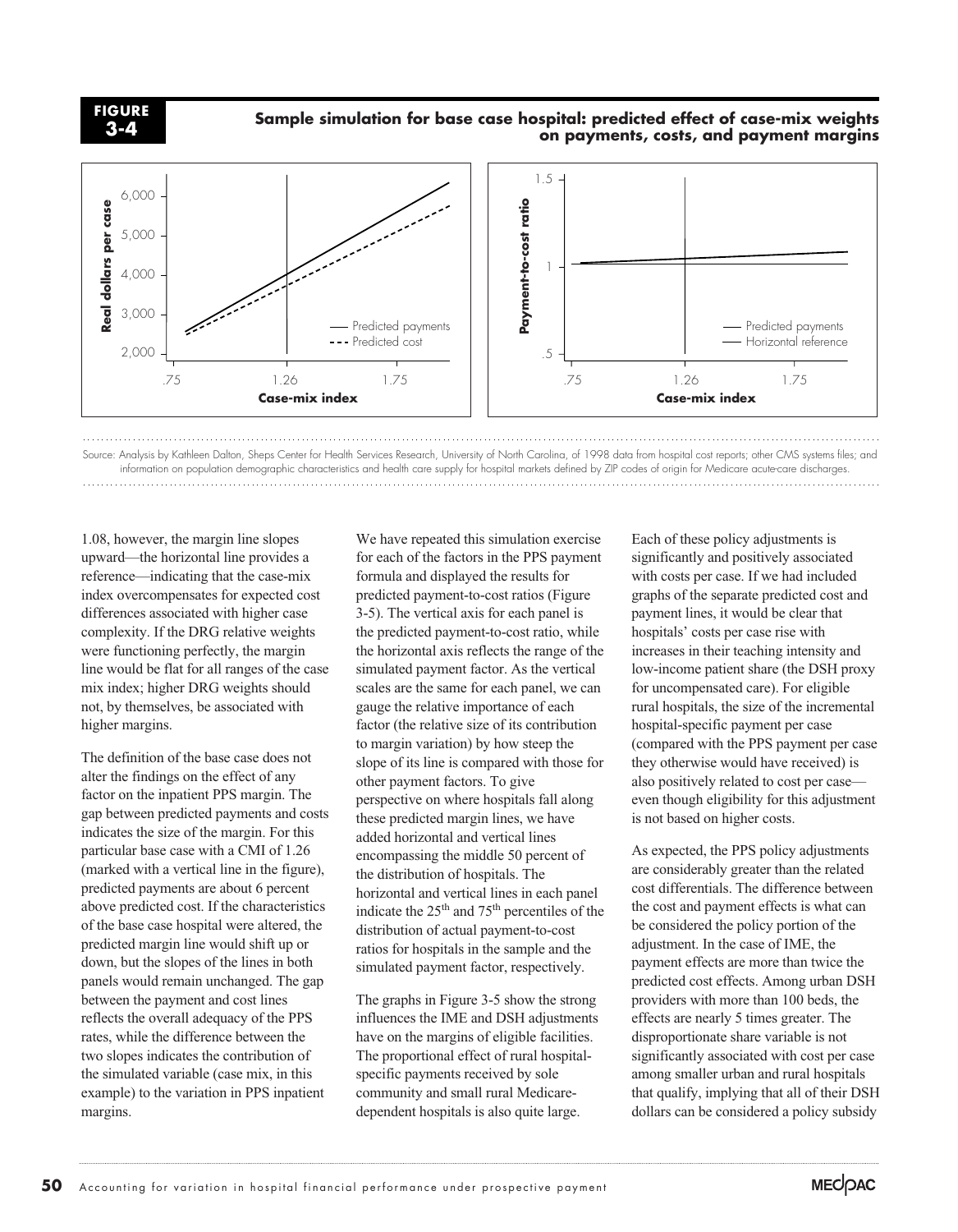#### **FIGURE 3-5**

#### **Summary of margin effects for three PPS cost adjusters and three PPS policy adjusters**



Note: DRG (diagnosis related group), DSH (disproportionate share), HSP (hospital-specific payment), IME (indirect medical education), PPS (prospective payment system). The horizontal and vertical lines show the 25<sup>th</sup> and 75<sup>th</sup> percentiles of the sample distributions.

Source: Analysis by Kathleen Dalton, Sheps Center for Health Services Research, University of North Carolina, of 1998 data from hospital cost reports; other CMS systems files; and information on population demographic characteristics and health care supply for hospital markets defined by ZIP codes of origin for Medicare acute-care discharges.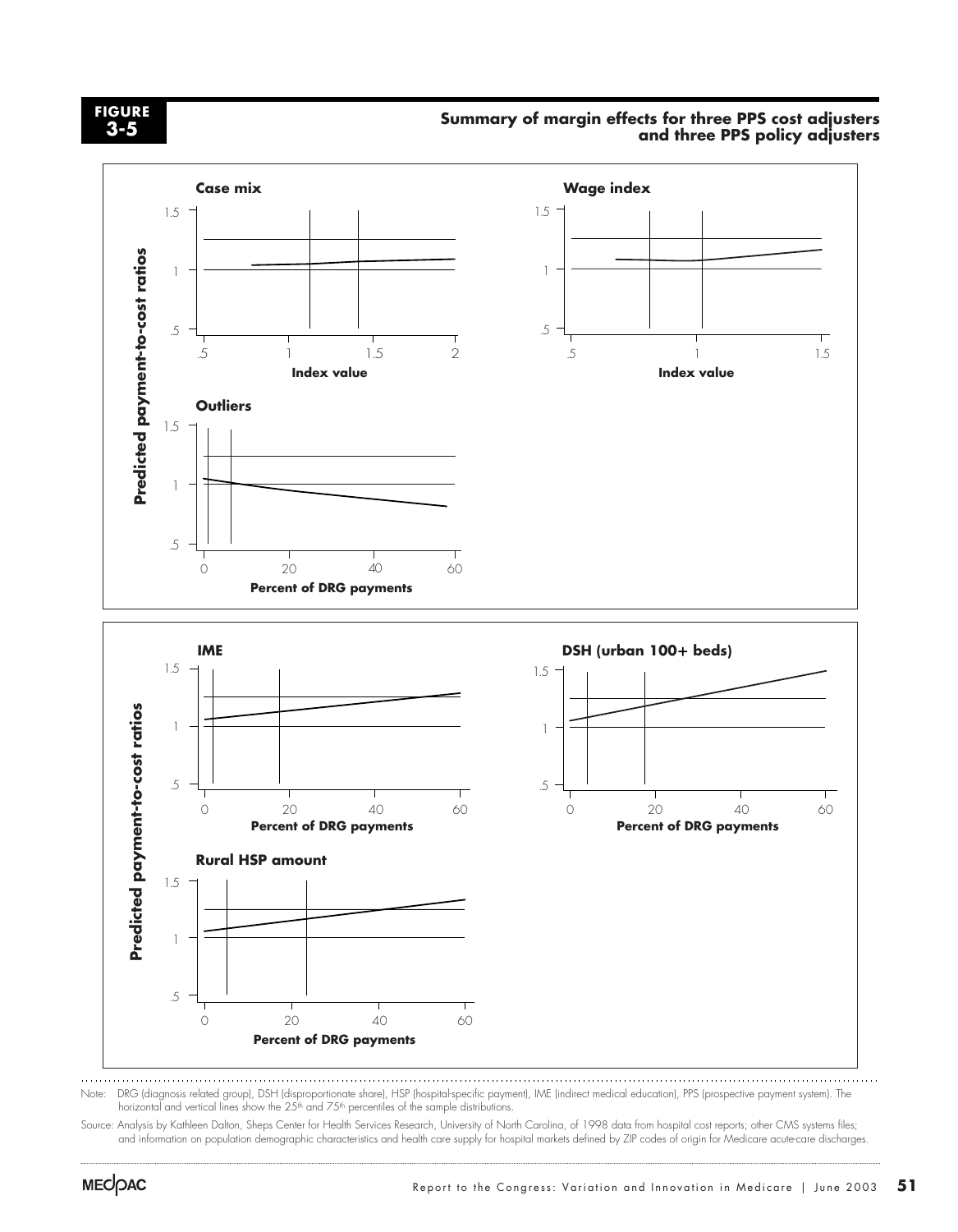for underwriting uncompensated care. Among rural hospitals receiving hospitalspecific payments instead of DRG amounts, the additional payments are nearly twice the size of the related cost differentials. With nearly 60 percent of PPS hospitals eligible for one or more of these three policy adjustments, it is clear that they account for a large share of the margin variation attributable to PPS payment factors.

The case-mix and wage adjustments also contribute to the explained variation in inpatient PPS margins. Although the individual influence of these factors is smaller than that of the policy adjustments, their combined impact could still be substantial because they are highly correlated. Further, all of the contribution of the case-mix and wage indexes—unlike that of the policy adjustments—is unintended. The evidence that both of these measures may overadjust for cost differences is also present in the 1992 and 1999 data. Like the case-mix index, the wage index appears to overstate expected cost differences only at the higher end of the distribution. In markets with index values below 1.00 in 1998, the wage index appears to function as intended—the predicted effects on payments and costs per case are very similar.

The outlier payment variable is negatively associated with PPS margins, but this is consistent with the design of the outlier policy. Providers have always had to absorb the initial excess costs of an outlier case, and are reimbursed for 80 percent of estimated costs in excess of the specified cost threshold. On average, payments are less than costs by design and in the model,

an increase in the proportion of outlier payments is associated with a decrease in margins, other factors being equal. The slope of the margin line for the outlier variable is not very steep; in 1998 and 1999 the effect on margins was not very great. The rules governing outlier cases and payments have changed over the last decade, however, and in the 1992 data the margin line had a much steeper declining slope, indicating that losses on outlier cases were proportionally greater.<sup>4</sup>

#### **The effects of other hospital characteristics and market circumstances**

We apply the same simulations to a model that includes variables for hospital environmental and operating characteristics. These variables have no independent influence on PPS payments, but they often do have an independent effect on cost per case, and therefore on PPS margins (Figure 3-6). $5$ 

Adding providers' operating characteristics substantially increases the proportion of margin variation explained by the model. Still, the individual contributions of most of the management choice variables are relatively small. For all but one of the variables shown here the direction of the effect is as we expected. For example, higher average occupancy rates are associated with higher margins; higher hourly wages (relative to the hourly wages of the local labor market) and higher ratios of actual to expected LOS are each associated with higher cost per case and therefore lower margins. Within the range of commonly occurring values for these factors, however, the lines have relatively shallow slopes. With the

exception of the ratio of actual to expected LOS, the contribution of any one of these operating characteristics to the overall level of variation is probably modest.

The findings on the effects of discharge volume, the share of hospital revenues derived from outpatient business, and the extent of hospitals' participation in other levels of care (such as post-acute and long-term care) tell us something about the effects of economies of scale and scope. Generally, larger overall discharge volume is associated with lower cost per case. The estimates for different volume ranges, however, suggest that Medicare operating costs per case decline only for hospitals with fewer than 10,000 annual discharges (including more than 75 percent of all hospitals in the sample). The estimated decline in costs per case was strongest for hospitals with volumes between 5,000 and 10,000 discharges per year. These findings, however, have been heavily influenced by the exclusion of many small rural facilities that converted to CAH status.<sup>6</sup>

Somewhat surprisingly, greater reliance on outpatient services is associated with higher cost per inpatient discharge, and therefore with lower margins. This finding, however, may simply reflect the strong negative correlations between reliance on outpatient services and other key variables, including the case-mix and wage indexes, IME, and DSH.

Other variables that capture the extent to which hospitals offer other levels of patient care also present mixed evidence about economies of scope. Providing small amounts of post-acute and

- 4 We reanalyzed the 1998 data after removing from the sample all hospitals in which outlier payments accounted for 50 percent or more of their total PPS payments. In this analysis, the margin line for the outlier variable had a much steeper declining slope, indicating that the effect of the outlier policy on hospitals' margins is sensitive to extreme values in the outlier payment distribution. Recent data indicate that a small number of hospitals have increased their service charges rapidly, causing a huge increase in their PPS outlier revenues. Thus, an analysis of the outlier policy's effect on the margins of this subgroup might show a very shallow downward or shallowly increasing slope. Proposed changes in the outlier payment regulations (CMS 2003), however, are likely to largely resolve this problem.
- 5 For these simulations, the definition of a base case hospital must expand to incorporate typical values of the new variables in the model. For Figure 3-6 we assume the same PPS payment-related characteristics as applied in Figure 3-5 (p. 51) and the facility has median values for each of the other continuous characteristics added to the model, operates no post-acute or other subproviders, is under private not-for-profit control, and is located in the South.
- 6 Before removing the converting CAHs from the sample, the model showed that the lowest volume hospitals had substantially higher costs, with a pronounced drop in predicted cost per case occurring as facilities increased volume up to about 500 cases per year. Above 500 cases, the marginal effect of volume changes was much smaller. These results are consistent with earlier MedPAC findings (MedPAC 2001a) that led to the recommendation for a new low-volume adjustment to PPS rates. With the withdrawal from PPS of low-volume hospitals that also had unusually high adjusted costs per case (Dalton et al. 2003), the data no longer show distinctly higher costs for low-volume providers.

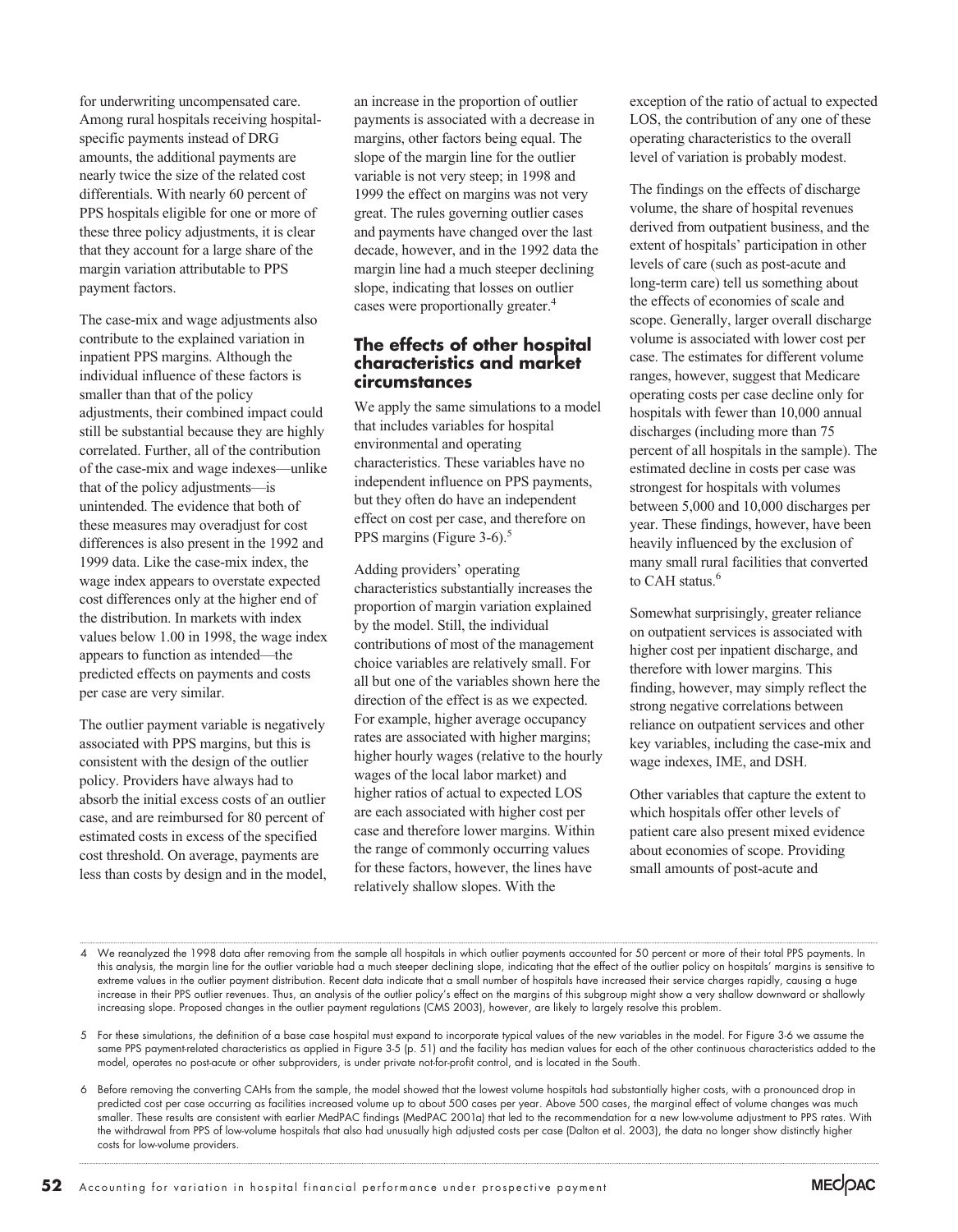# **3-6**

# **Summary of margin effects for other cost factors FIGURE**



Note: LOS (length of stay). The horizontal and vertical lines show the 25<sup>th</sup> and 75<sup>th</sup> percentiles of the sample distributions.

Source: Analysis by Kathleen Dalton, Sheps Center for Health Services Research, University of North Carolina, of 1998 data from hospital cost reports; other CMS systems files; and information on population demographic characteristics and health care supply for hospital markets defined by ZIP codes of origin for Medicare acute-care discharges.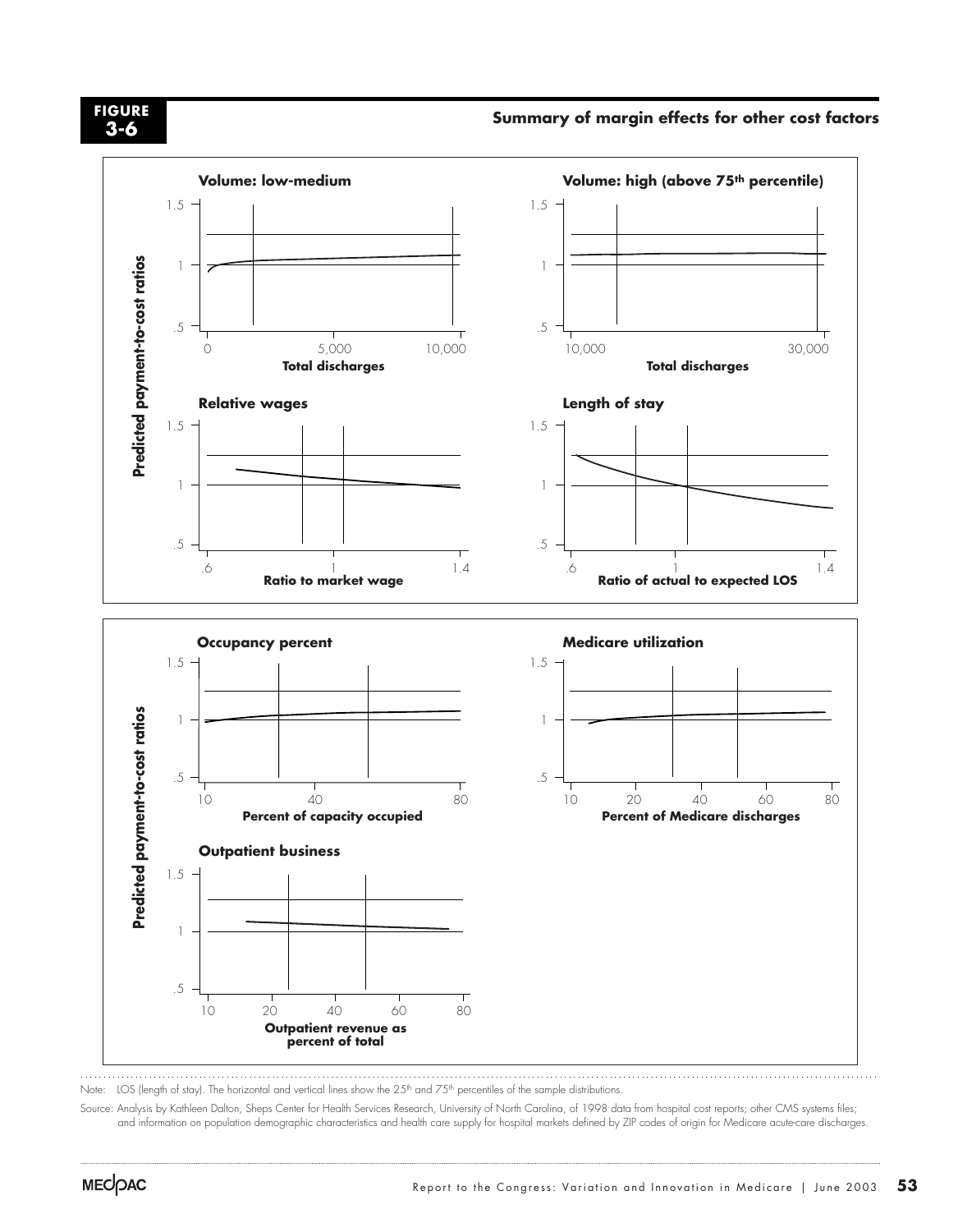long-term care (LTC) does not appear to be associated with higher inpatient margins, but among providers in which LTC days constitute more than a third of total hospitals days (most of these are in rural areas), inpatient costs per case are estimated to be 2.3 percent lower (and margins are correspondingly higher).<sup>7</sup> We found similar cost reductions associated with operating hospital-based home health agencies, but none associated with other subproviders such as clinics, inpatient rehabilitation, or psychiatric units. Some of these services may help hospitals reduce length of stay by allowing earlier discharges into post-acute settings, but interpreting the results for the service variables is not straightforward because the model already controls for differences in Medicare lengths of stay. Also, some of the findings appear to be sensitive to whether we include detailed controls for geographic location. These results suggest that further modeling might be helpful to identify expected economies of scope (for example, from sharing fixed overhead over more service areas), and to assess the influence of reimbursement incentives on cost allocation practices in facilities that provide services in settings not previously subject to prospective payment under Medicare. It also might be fruitful to explore further factors associated with differences in the ratio of actual to expected LOS, including the availability of post-acute care alternatives.

Some of the market-level sociodemographic characteristics and a few of the health care supply measures have statistically significant but small effects in the model's cost equation. Both household income and physician-topopulation ratios were positively associated with average costs. The proportion of the service area population over age 85 was negatively associated with cost per case in rural areas, though there was no significant association in urban areas. Other local health care supply measures had very little effect on model

results either individually or as a group, with the exception of the county-level measure of managed care penetration. In urban areas only, this measure is associated with lower costs per discharge, although the size of the effect differs by region.

Regional differences in cost and treatment patterns have been noted in the hospital cost literature for many years, and though they are less pronounced now than when prospective payment first started, they are still difficult to explain. We found some reductions in the differences by region between 1992 and the 1998 and 1999 data, but the model continues to identify substantial differences associated with regional location combined with type of ownership (Table 3-3). That these differences remain even after controlling for ownership, length of stay, health care supply, and other competition measures is puzzling.

The differences in margins by type of ownership are also substantial. The simulations show predicted PPS payment to cost margins in for-profit facilities 10 to 15 percentage points higher than those for similar publicly-owned facilities. Average

differences in performance of this magnitude are clearly important, but need to be interpreted with some caution. Much of the greater profitability associated with for-profit ownership may reflect the unmeasured management characteristics mentioned earlier, as well as differences in patient characteristics or service mix not captured by the case-mix index. But selection and survival also may play a role. For example, investor-owned firms may be more likely to acquire facilities with potentially profitable types of patients and services, while public ownership may tend to occur in disadvantaged communities (including very small ones) where the private sector has been unable to succeed. Further, and possibly more important, investor-owned firms may be more likely than others to divest themselves of facilities that prove to be unable to earn a profit under PPS. Teasing out the margin differences associated with selection, survival, and other management choices in the forprofit environment would require a different type of multivariate technique and multiple years of data spanning periods before and after ownership changes.

**TABLE 3-3**

#### **Predicted payment-to-cost margins by location and type of ownership, for an otherwise identical base case facility, 1998**

| <b>Region</b>      | For profit | <b>Nonprofit</b> | <b>Public</b> | All<br>types |
|--------------------|------------|------------------|---------------|--------------|
| <b>Northeast</b>   | . 106      | L.O88            | 1.008         | 1.084        |
| <b>Midwest</b>     | 096        | 1.013            | በ 997         | 1.015        |
| South              | 1.175      | .063             | L.O44         | 1.086        |
| <b>West</b>        | 1.125      | .025             | 0.989         | 1.037        |
| <b>All regions</b> | .154       | (1A)             | 1.021         | 1.058        |

Source: Analysis by Kathleen Dalton, Sheps Center for Health Services Research, University of North Carolina, of 1998 data from hospital cost reports; other CMS systems files; and information on population demographic characteristics and health care supply for hospital markets defined by ZIP codes of origin for Medicare acutecare discharges.

7 This variable is based on LTC days reported in the hospital's cost report and could include a combination of skilled nursing facility days, swing-bed days, and other nursing facility days.

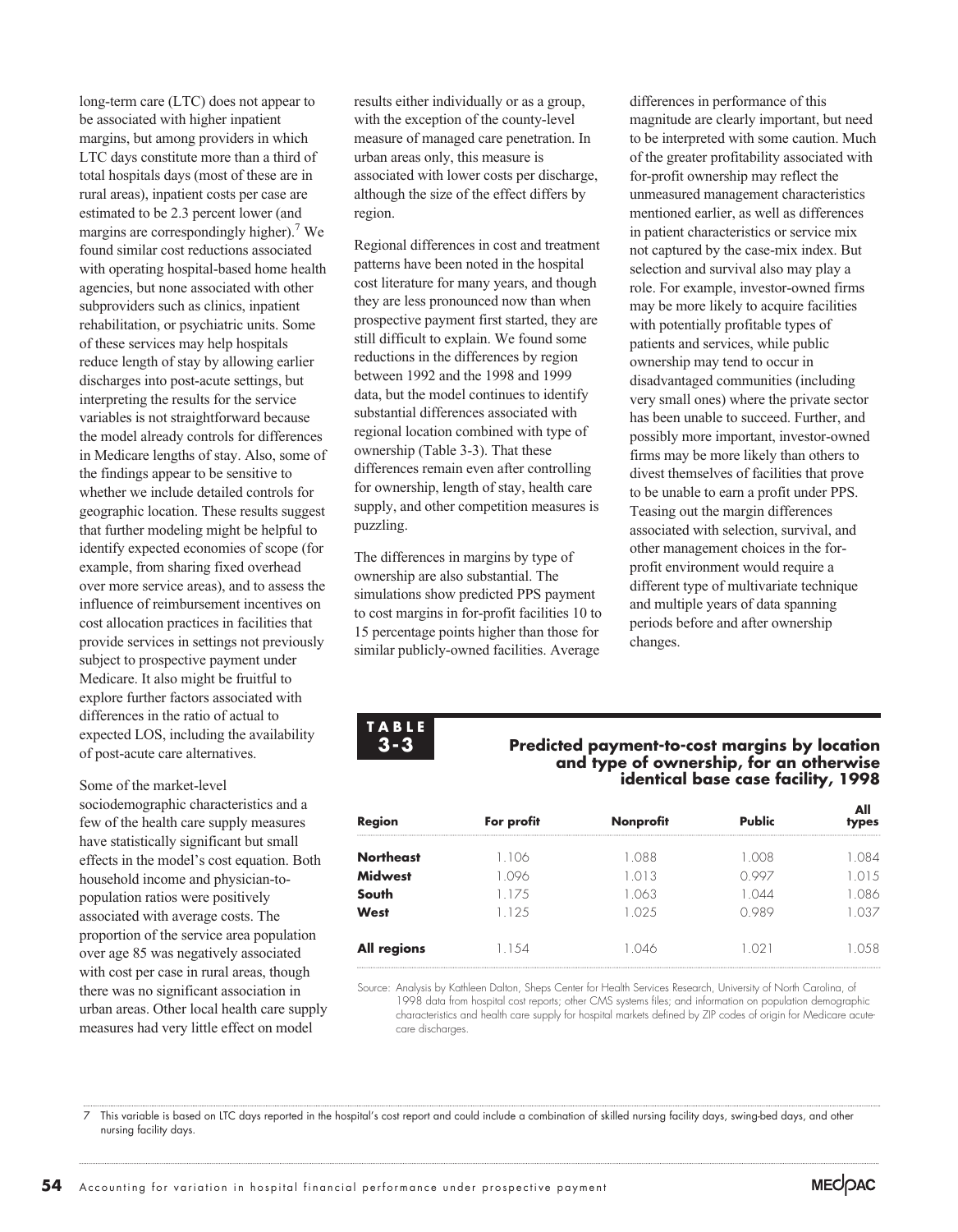#### **The underlying margin implicit in the level of the base payment rates**

Our analysis has focused on the contribution of various payment variables and other factors to the differences between PPS payments and costs. Each factor, however, operates on an underlying margin implicit in the level of the national base payment amounts. Our model also provides information on this underlying margin. We estimate that the standard payment amount in fiscal year 1998 was about 5 percent above the standardized cost per case, averaged across all hospitals paid under PPS that did not convert to CAH status. (Before we removed the hospitals converting later to CAH, the standard payment rate was only about 2 percent above the standardized average cost per case.) This figure measures baseline average PPS profitability for a hospital with a case mix of 1.0 (which is well below average) in an other urban location with a wage index of 1.0, before taking any policy adjustments, location differentials, or outlier cases into account.8 Policy, case-mix, wage, and location adjusters all tend to add to this baseline profitability in varying degrees, such that in total, the average operating payment exceeds operating cost by about 15 percent. In 1999, the excess was substantially smaller than in 1998; in 1992, the underlying margin was slightly negative.

Since the introduction of the inpatient PPS, the size of the large urban and other urban base payment differential has also contributed to variation in margins along urban and rural lines. In 1992 the PPS rate differentials were substantially smaller than the average cost differentials by urban location. This partially offset other factors that tended to increase the margins in urban areas. Since that time the models have shown a steady decline in the cost differentials associated with urban settings. During the 1990s the PPS base

rate differential between rural and other urban areas was phased out, but the differential for large urban areas continued to be 1.6 percent until 2003. By 1998, our Medicare average cost model no longer shows a statistically significant cost differential associated with location in large urban areas. The base rate differential therefore also contributed a small amount to the observed variation in PPS inpatient margins in 1998 and 1999.

# **Study limitations**

There are many limitations to this approach to modeling profitability. First among them may be that we are only looking at inpatient Medicare margins, which reflect payments and costs for only one of the various types of Medicarecovered services that hospitals furnish. In addition, although we have examined these models for three different years, these are still three separate snapshots of variation across facilities. The crosssectional approach is appropriate where the primary study question concerns the extent to which PPS payment factors intentionally or unintentionally contribute to margin variation. But a study of the dynamics of individual hospitals' performance over time could contribute a great deal to our understanding of the effects of market and management factors.

Another limitation of this study is that we are unable to distinguish differences in profitability across types of cases or patients because we are analyzing aggregate hospital data. The absence of accurate DRG-specific cost data limits our ability to consider product mix as a potential explanatory variable in a model of financial performance under PPS. We have tried to offset this lack to the extent possible by testing differences across subsets of hospitals; explicitly modeling interactions between some of the independent variables; and adding

variables computed from the claims data that attempt to capture the degree of specialization within hospitals.

The factors we have identified thus far explain one-half of the variation in performance across hospitals. Whether that should be considered adequate depends on what is potentially hidden in the unexplained portion of the model. With multiple years of payment and cost data it is possible to estimate an upper bound for the random component of variation in margins (Newhouse et al. 1988). Results from this approach suggest that somewhere between 15 and 20 percent of the variation in a given year may be random, but that leaves 30 to 35 percent of variation attributable to factors not yet measured. Much of this may fall in the category of unobservable differences in efficiency, effectiveness, and quality.

A portion of the unexplained variation is also attributable to year-to-year fluctuations in demand. Smaller hospitals experience more instability in demand, and in our analyses, the model error (the absolute value of the difference between the predicted and the actual margin) is greater for smaller hospitals than for larger ones. This finding confirms that the levels of risk experienced under prospective payment are greater for smaller hospitals.

# **Discussion and policy implications**

Our primary objective in conducting this study was to identify the contribution of the PPS payment factors to the variation in hospitals' Medicare inpatient margins, and to determine if these factors are operating as intended. We find that slightly more than one-quarter of the total variation in inpatient margins is attributable to components of the PPS

<sup>8</sup> In the context of this type of regression model, "average" means a simple average where each hospital has equal weight. If this were a case or dollar-weighted analysis, both the baseline margin estimate and the average payment margin would be higher, because the larger facilities in the sample tend to have higher margins. In other presentations of average Medicare margins, MedPAC uses an aggregate margin ratio, which is effectively a weighted rather than a simple average.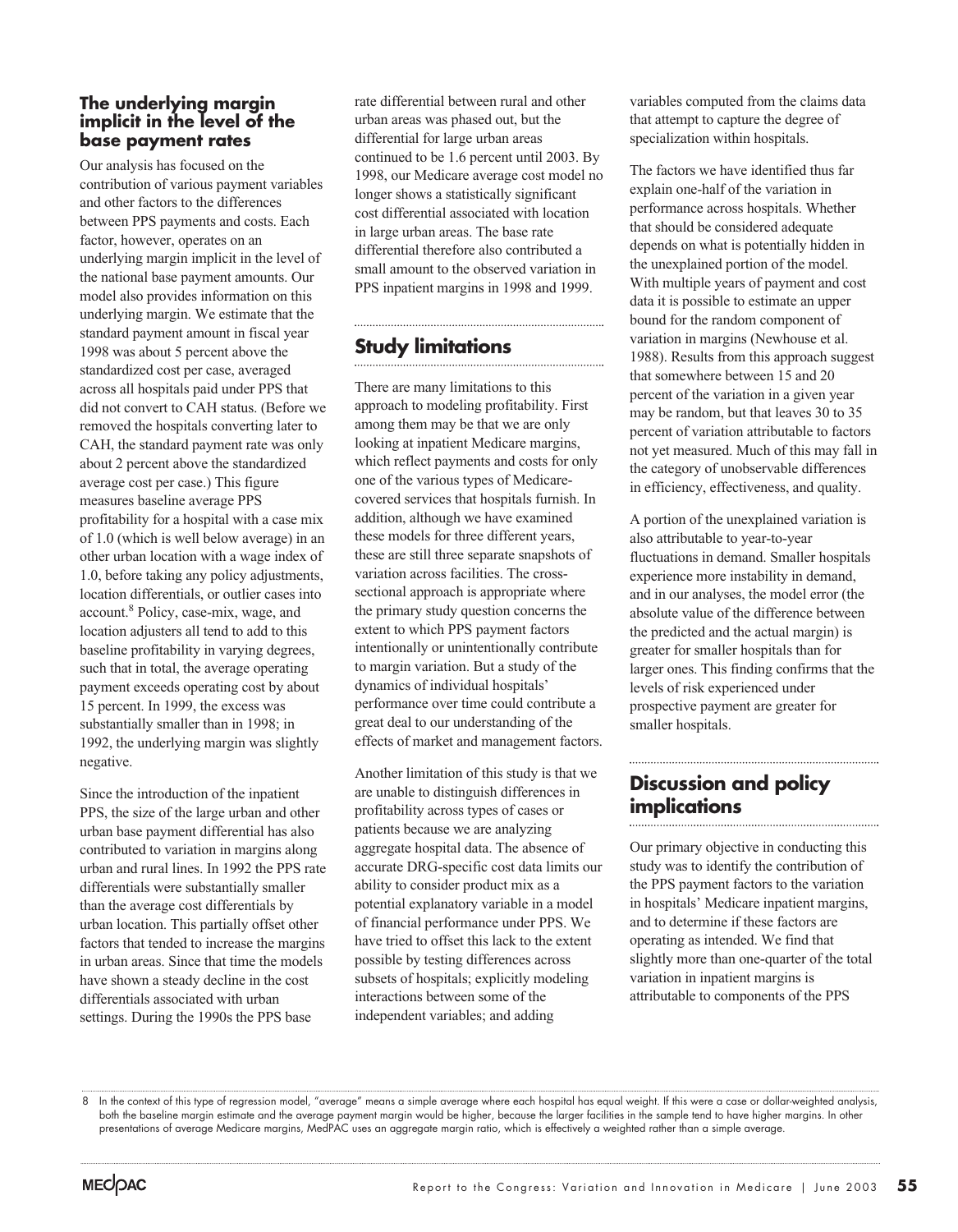payment formula. Most of the margin variation related to PPS payment factors can be traced to three policy adjustments. Simulations from the model identify not just the presence and direction but also the magnitude of the effects of IME, DSH, and rural HSP adjustments on the margins of eligible facilities. Whether the impact of these policy adjustments is more or less than the Congress intended, and whether the adjustments are accurately targeted to the types of providers for which they were intended, are matters for policy debate rather than estimation.

A small portion of the variation can be attributed to the case-mix and wage index adjustments. This variation is not deliberate and probably could be addressed by modifying the payment system. Our findings on the wage index, for example, suggest that hospitals located in markets with relatively high wage rates tend to have a smaller portion of costs that are sensitive to wage differences (the labor-related share) than the 71 percent now applied in the payment formula. If so, some of the margin variation could be reduced by lowering the labor-related share of the national base payment rate. It is not yet clear, however, whether this difference in the labor-related share is primarily associated with high wage markets or with large hospitals, which are more likely than small- and medium-sized facilities to be located in high wage markets. The Commission plans to pursue this issue further.

Although the findings indicate that the current case-mix adjustment in the PPS tends to overcompensate high case mix hospitals, the mechanism (and the appropriate solution) is not clear. Adopting a patient classification system that is more sensitive to differences in severity of illness than the current DRGs might eliminate the unintended case mix contributions to margin variation across hospitals. It is also possible, however, that a portion of the problem arises from limitations in the data and methods used to calculate the national DRG relative weights. The DRG weights may be biased because they are based on hospitals' service charges, and thus reflect the systematic differences in mark-ups across services that are built into hospitals' charge structures (MedPAC 2000). Our model cannot tell us whether the problem lies in the patient classification system, DRG relative weights, or both. Rather, we would have to construct alternative casemix measures and test their effects in the model.

The case for addressing these errors in the wage and case-mix indexes is strengthened since each tends to increase the distributional impact of the IME and DSH adjustments (which are applied to case-mix and wage-adjusted payments). This compounding effect occurs because the wage and case-mix adjustments are correlated with hospitals' teaching

intensity and low-income patient shares, with high values on all four variables tending to benefit the same providers.

We have not found any specific market characteristics associated with differences in margins that suggest the need for additional adjustments within the PPS formulas. However, regional variations persist in the PPS margins that are not related to length of stay or local health care supply measures, and further investigation of these differences may identify other issues. The greater unpredictability that we find among small hospitals (and the impact on the model results from removing CAHs from the sample) also may focus attention on market conditions associated with weak demand.

Finally, we found that hospital operating characteristics generally thought to be at least partially under managements' control account for 20 percent of the variation in Medicare inpatient margins. But much of the impact of management effectiveness is probably unmeasured, and likely represents a substantial portion of the half of PPS margin variation that remains unexplained. Nearly threequarters of the variation in hospitals' performance under the inpatient PPS is either unrelated to the payment factors or unexplained. While modifications to the payment system could reduce total variation, providers still have a great deal of control over their relative performance.